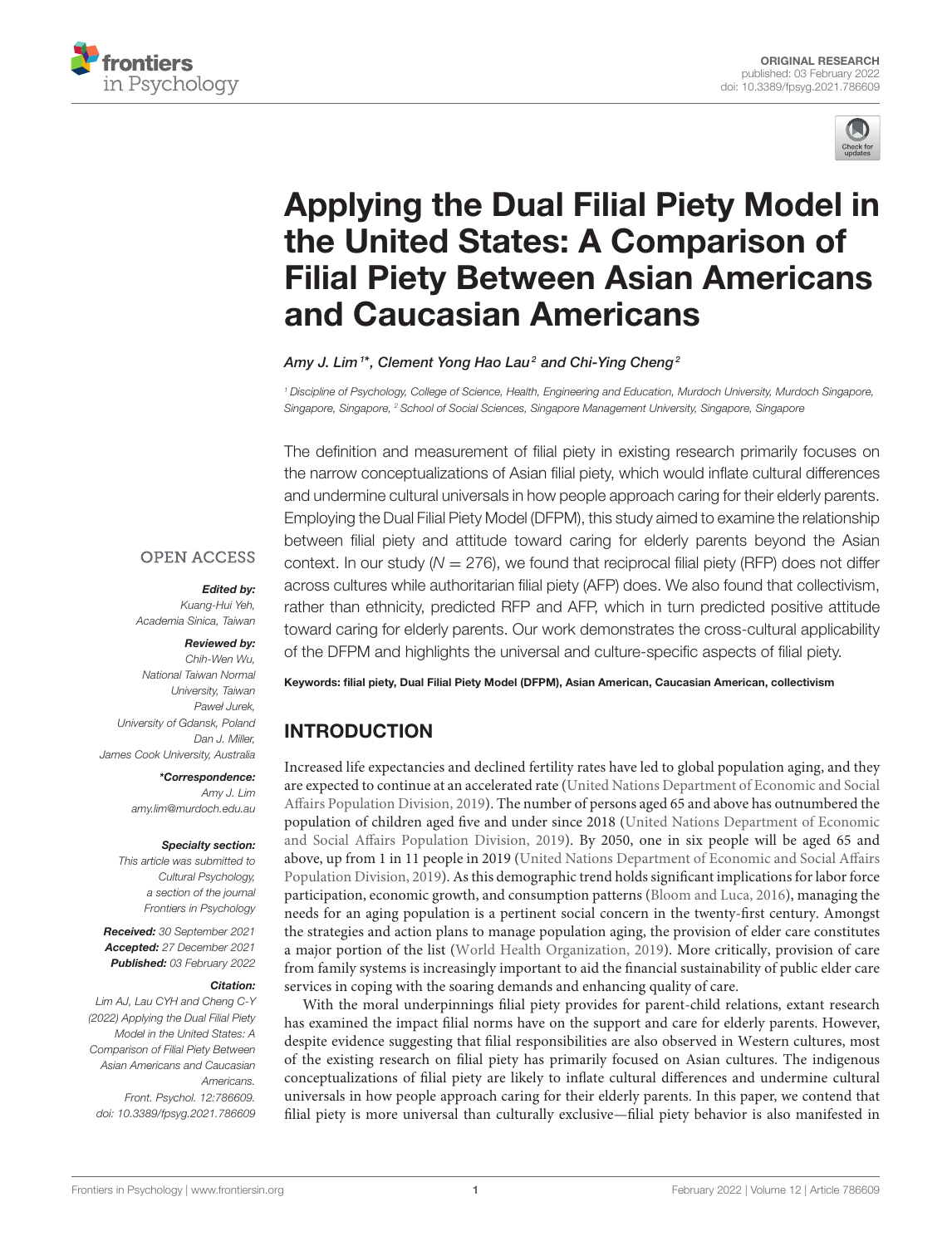non-Asian societies. Using the DFPM framework, we intend to demonstrate that filial responsibilities can be observed across cultures, and that it influences filial attitudes and behaviors.

## Filial Piety and Care for Elderly Parents

Traditionally, elders in Asian societies are revered. This stems from the emphasis on Confucian values in Asian societies, particularly that of its central tenet—filial piety. Filial piety is typically regarded as the duty of adult children to care for their elderly parents [\(Cicirelli, 1993;](#page-13-0) [Sung, 1995;](#page-14-2) Leichtentritt et al., [2004\)](#page-13-1); beyond the act of providing care, it constitutes respecting, honoring, and obeying one's parents (Lee and Mjelde-Mossey, [2004\)](#page-13-2). The fulfillment of filial duties includes preserving family harmony, being affectionate toward parents, having a sense of responsibility toward parents, minimizing the worries of parents, repaying the physical and financial sacrifice parents has made, and even staying close to parents or living together with them [\(Sung, 1995;](#page-14-2) [Ho, 1996;](#page-13-3) [Kao and Travis, 2005\)](#page-13-4). It is a high virtue and dominant social norms in the majority of Asian societies including China, Taiwan, Japan, Korea, Thailand, Vietnam, Singapore, Malaysia, Indonesia, India and Bangladesh (e.g., [Wangmo, 2010;](#page-14-3) [Nichols, 2013\)](#page-14-4). As a way of demonstrating filial piety, empirical evidence shows that the percentage of intergenerational co-residence in East Asian societies (i.e., China, Taiwan, Japan, and Korea) was well within 23 and 47% (Lin and Yi, [2013\)](#page-13-5). Higher rates of adult children living together with their older parents was also found in Japan, compared to the U.S. (Levy et al., [2009;](#page-13-6) [Nauck and Ren, 2021\)](#page-13-7).

The virtue of filial piety facilitates intergenerational relationships [\(Yeh, 2003\)](#page-14-5), and encourages care and support of elderly parents [\(Lai, 2007;](#page-13-8) [Khalaila and Litwin, 2011\)](#page-13-9). Support toward elderly parents involves the dependency of elderly parents on adult children [\(Chen, 2006\)](#page-13-10). These intergenerational support behaviors include co-residence, as well as support provision from adult children [\(Yi and Lin, 2009\)](#page-14-6). Multigenerational co-residence is characterized by the three-generational family structure, where adult children, with their (young) children, and the aging parents live together. It helps adult children to fulfill the expected filial duties to their elderly parents because it provides the opportunity for adult children to be the caregivers [\(Chen, 2006\)](#page-13-10); this allows them to demonstrate their affection, obedience, and commitment toward their elderly parents (Lin and Yi, [2013\)](#page-13-5). Indeed, endorsement of filial norms is positively associated with rate of co-residence—adult children who are in favor of filial responsibilities were more likely to live with their parents and have more face-to-face contact with them [\(Lin and Yi, 2013\)](#page-13-5)—in East Asian societies including Japan and Korea. Adult children's filial attitudes were also found to have a positive impact on patrilocal co-residence. Particularly in Taiwan, couples with stronger filial attitudes were found to either live with their parents, or stay close to them [\(Chu et al., 2011\)](#page-13-11). Similarly in China, filial piety is also significantly associated with the rates of adult children co-residing with their aging parents [\(Zhang et al., 2014\)](#page-14-7). Additionally, adult children with higher filial responsibilities provide greater financial support to their aging parents [\(Lin and Yi, 2013\)](#page-13-5). In short, greater endorsement of filial piety is associated with higher intergenerational support in East Asian context.

Additionally, studies that have examined the role of filial piety in caregiving show that filial piety is negatively associated with caregiving burden (e.g., [Lai, 2007\)](#page-13-8); filial piety served as a buffer against negative effects of stressors of caregiving burden (Kim and Kang, [2015\)](#page-13-12). Moreover, higher levels of filial piety from caregivers also predicted more positive appraisals of caregiving to their elderly parents [\(Lai, 2010\)](#page-13-13). Endorsements of filial piety were also associated with lower levels of distress, greater self-efficacy, as well as more positive caregiving experiences [\(Holland et al.,](#page-13-14) [2010\)](#page-13-14). These studies collectively suggest that filial piety is not only associated with actual support toward one's elderly parents, but also the positive attitudes toward caring for their elderly parents.

Notwithstanding the empirical evidence that the endorsement of filial piety and care of elderly parents are more pronounced in Asian cultures [\(Löckenhoff et al., 2015\)](#page-13-15), intergenerational care is also observed in Western societies. For instance, 80–90% of all care to elders in the United States is provided by family members [\(Westbrook, 1989;](#page-14-8) [Moon et al., 2017;](#page-13-16) [Varadaraj et al.,](#page-14-9) [2021\)](#page-14-9), and more than 50% are provided by their adult children [\(Ornstein et al., 2017\)](#page-14-10). In addition, ∼75% of British elderly people receive some form of care [\(Henz, 2006\)](#page-13-17)—from their adult children or spouses [\(Akgun-Citak et al., 2020\)](#page-12-1). In fact, studies have shown that (non-Asian) individuals also possess positive attitudes toward caregiving of one's elderly parents. In a national survey in the United States, 57% of family caregivers (of elderly parents) described their experiences positively—such as it being rewarding, and enjoyable (National Alliance for Caregiving and American Association of Retired Persons, [1997\)](#page-13-18). This trend still holds true in a more recent study [\(Conway, 2019\)](#page-13-19). They also identified additional benefits of pride in making their elderly parents happy, of earning their gratitude, and of repaying parents. Further, the rewards and benefits of caring for their elderly parents continues to extend as the caregivers age. For instance, other than attaining greater maturity and preparedness for their own aging [\(Ziemba, 2002\)](#page-14-11), caregivers even accrued benefits such as improvement in their relationships with their elderly parents and other family members, personal satisfaction in spending time caring for them, as well as pride in familial cooperation to meet their parents' needs [\(Strawbridge and Wallhagen, 1991;](#page-14-12) National Alliance for Caregiving and American Association of Retired Persons, [1997\)](#page-13-18). These findings not only suggest that filial behaviors are exhibited by individuals from Western societies, they also demonstrate that Western adult children hold positive attitudes toward caring for their elderly parents. More critically, these findings attest to the likelihood that filial piety could be culturally universal—in that the dominant constructs and measures of filial piety based on Asians' filial norms (Bedford and Yeh, [2019\)](#page-12-2) could partially capture the motive of Western adult children's care and support for elderly parents.

Current conceptualizations of filial piety may lead to equivocal conclusions regarding cross-cultural differences in the attitudes toward care and support for elderly parents. Given the strong emphasis of filial piety in Asian societies, it is intuitive for Asian adult children to hold more positive attitudes in caring for their elderly parents than those brought up in Western societies, where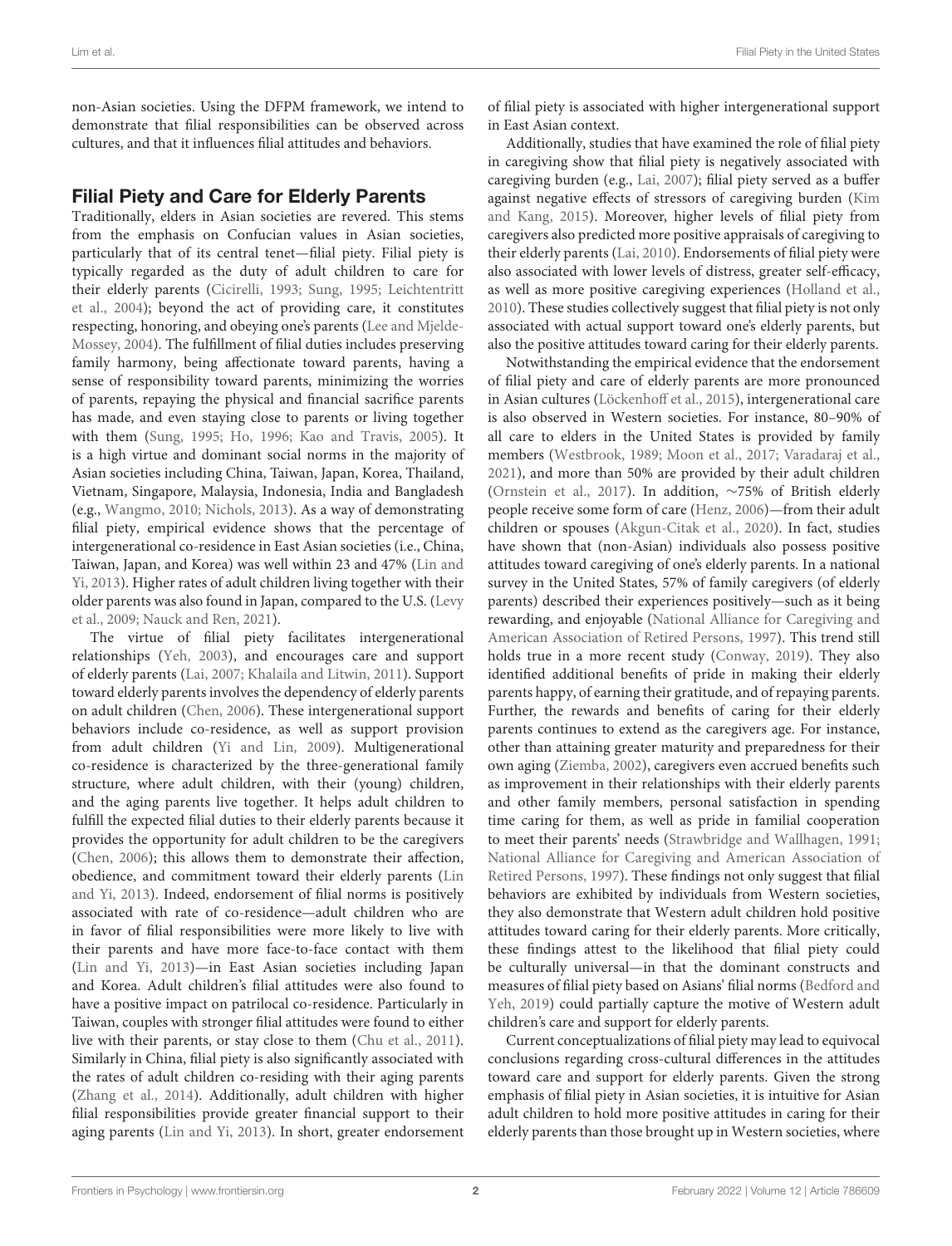there are fewer cultural ideologies that encourage the sacrifice and care for elderly parents [\(Laidlaw et al., 2010\)](#page-13-20). However, some studies offer contradictory evidence showing that Westerners support care of their own elderly parents more than Asians. For instance, as compared to a Japanese sample, U.S. respondents have more positive attitudes toward family obligations and were more likely to agree that children should make sacrifices to support their parents [\(Elmelech, 2005\)](#page-13-21). Similarly, Anngela-Cole and Hilton [\(2009\)](#page-12-3) found that Caucasian Americans felt greater obligation toward their parents and had more positive attitudes toward caregiving than Japanese Americans. Further, in a sample of family caregivers, non-Asian Americans were more likely to say that caregiving has positive (personal and familial) impact on them than the Asian Americans [\(Arnsberger et al.,](#page-12-4) [2009\)](#page-12-4). Furthermore, the history of Confucian principles in the East Asian cultures and conception of joint family system in South Asian cultures impel individuals to respect, obey, and care for their elderly family members [\(Sung, 1995;](#page-14-2) [Koyano, 1996;](#page-13-22) [Singh, 2005\)](#page-14-13), North Americans who do not abide to Confucian principles may be compelled to love and care for their senior parents with different motives. Collectively, the current research seek to demonstrate that (1) filial piety is not necessarily unique to Asian cultures and can be observed in Western societies, and (2) existing indigenous Asian conceptualizations of filial piety may be applied beyond the Asian cultural context and can be used to detect some aspects of filial attitudes and behaviors across cultures. To this end, we employ the Dual Filial Piety Model (DFPM) in our investigation of filial piety across cultures in our paper [\(Yeh and Bedford, 2003;](#page-14-14) [Bedford and Yeh, 2019\)](#page-12-2).

## Dual Filial Piety Model

According to the Dual Filial Piety Model (DFPM; Yeh and Bedford, [2003\)](#page-14-14), filial piety consists of two fundamental aspects: reciprocal filial piety and authoritarian filial piety. Reciprocal filial piety (RFP) encompasses the genuine gratitude one has for their parents' effort and sacrifice, and manifests as the voluntary support and care for one's parents (Bedford and Yeh, [2019\)](#page-12-2)—where it develops from the accumulative positive interactions between parent and child. In contrast, authoritarian filial piety (AFP) manifests as the obedience and fulfillment of obligatory duties as a child to one's parents and develops through the fulfillment of the expectations one's parents hold of them [\(Bedford and Yeh, 2019\)](#page-12-2).

Studies have demonstrated that care for one's elderly parents is ubiquitous across Asian and Western societies. Although the theory of filial piety is chiefly drawn upon Confucian teaching and research on filial piety is largely conducted in Asian context (e.g., China, Taiwan, Japan, Korea, Vietnam, India and Thailand; [Nguyen, 2016;](#page-14-15) [Serrano et al., 2017;](#page-14-16) [Sringernyuang et al., 2020\)](#page-14-17), care for one's elderly parents is also observed in Western cultures. Recent research suggests that there is similarity between the conceptualization of Asian filial piety and values in other cultures (see [Bedford and Yeh, 2019\)](#page-12-2). For instance, both Hispanic familism and filial piety stress social relationships over individual needs [\(Schwartz et al., 2010\)](#page-14-18). Providing care for one's parents, family, and community is not only ingrained in Asian Americans, Hispanic Americans, as well as African Americans also share similar perspectives [\(Pharr et al., 2014\)](#page-14-19). While Asian cultures subscribe to a cultural model that dictates a rigid taxonomy for caregiving based on one's gender and position within the family (e.g., caring for elderly parents is expected for them; Ngan and Wong, [1996\)](#page-13-23), rejecting caregiving (of elderly parents) and to place the responsibility outside one's family can be seen as unacceptable even for African American, and Hispanic American caregivers [\(Pharr et al., 2014\)](#page-14-19). Further, even in the Netherlands, it was found that the greater the perceived obligation, the greater the support one gives to their elderly people, the emotionally closer the familial relationships [\(Stuifbergen et al., 2008\)](#page-14-20). These findings suggest that it would be erroneous to conclude that filial piety, and its implications on caring for elderly parents, is unique to Asian cultures.

The application of the DFPM in filial piety research has shown promise in uncovering the different aspects of filial piety, and its consequential effects on the care of one's parents—where previous research that relied on Indigenous Asian definitions of filial piety were not able to demonstrate. The majority of filial piety research draws upon Confucian teachings that are prevalent in Asian societies and conceptualizes the foundation of filial piety on role obligations driven by an authoritarian relationship between parents and children. With the DFPM, it is evident that RFP and AFP have distinct characteristics and assumptions of interpersonal relationship between parents and children. RFP is driven by a horizontal relationship, assuming equal relationship between two individuals, even when they are parents and children. In comparison, AFP is determined by a vertical relationship, assuming a hierarchical relationship between different family roles such as parents and children (Tsao and Yeh, [2019\)](#page-14-21). Empirical findings demonstrate that RFP and AFP exhibit different effects on adult children's care for senior parents. An analysis of a nationally-representative sample of 1,463 adults in Taiwan (collected by the Taiwan Social Change Survey 2006) demonstrated that adult children's RFP has a significant positive effect on the frequency of financial support, household labor assistance, and emotional support for elderly parents, even after controlling for demographic and family structure variables [\(Yeh,](#page-14-22) [2009\)](#page-14-22). In contrast, their AFP had a positive correspondence only with the frequency of providing household labor, and not with providing financial or emotional support for elderly parents. As such, this demonstrates that this distinction of filial piety can reveal a deeper understanding of filial attitudes and behaviors beyond the traditional conceptualizations of filial piety. More critically, this supports the employment of the DFPM as a framework to address filial piety in a Western cultural context [\(Bedford and Yeh, 2019;](#page-12-2) [Tsao and Yeh, 2019\)](#page-14-21).

## The Present Research

In this research, we propose that the concept of filial piety could be culturally universal and could be observed in Western societies such as the United States. Furthermore, we argue that cultural universality as well as cultural uniqueness in filial piety could be both observed between Asian and American cultural groups. We intend to apply the two factors of DFPM framework—RFP and AFP—to investigate the relationship between filial piety and adult children's care for elderly parents across cultures.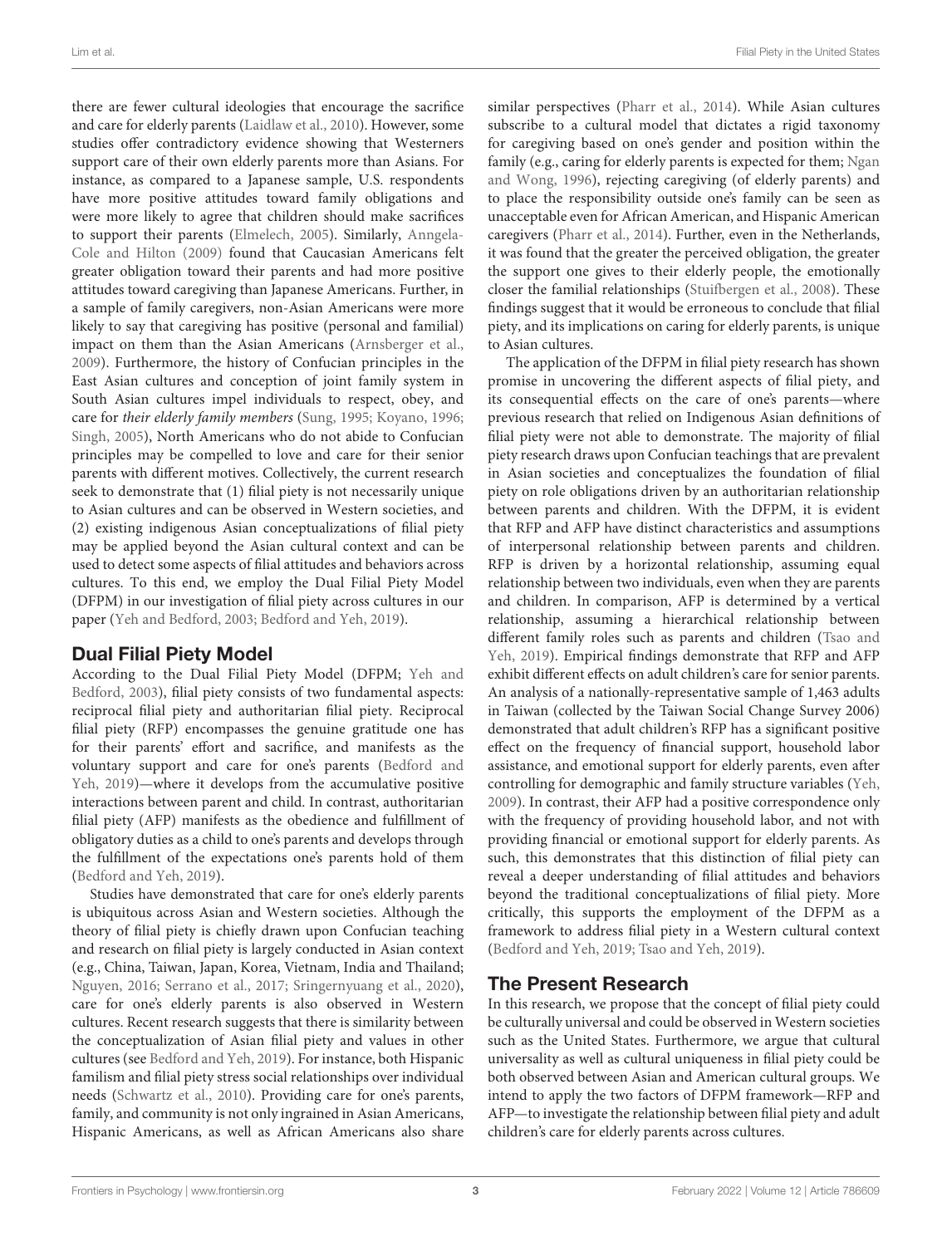We argue that RFP, which develops from positive interactions between parent and child with an assumption of equal relationship between the two parties, is likely to be observed among both Asians and Americans, and as such, will not differ across cultures. The propensity to provide care for elderly parents is motivated by factors including love, affection, as well as a sense of obligation [\(Dean et al., 2020\)](#page-13-24)—factors that are not unique to any one society. Similar to that of Asian adult children [\(Lin and Yi, 2013\)](#page-13-5), individuals in Western cultures were found to care for their parents out of love and affection rather than indebtedness [\(Blustein, 1977;](#page-12-5) [Dixon, 1995\)](#page-13-25). As such, we propose that the reciprocal relationship between adult children and parents can be observed in both Asian and American societies and can be captured by the behavioral manifestation of RFP in DFPM framework.

In contrast, we proposed that AFP, which develops from the belief of an authoritarian relationship between parents and children, would differ across cultures, especially between Asians and Americans. The foundation of AFP is based on Confucian teachings that are guided by authoritarianism and familism, which contribute to family hierarchy and role obligations [\(Chien,](#page-13-26) [2016\)](#page-13-26). Adult children are expected to prioritize elderly parents' needs and expectations. When facing conflicts between parents' and own desires, adult children are expected to downplay their own needs and expectations to in order to fulfill their parents' needs and expectations [\(Tsao and Yeh, 2019\)](#page-14-21). These filial norms and practices are specific to Asian societies and are not congruent with cultural values and norms in Western societies. Therefore, we predict that AFP is likely to be observed more among Asians Americans than Caucasian Americans.

Most of the existing research that have examined cultural similarities and differences in the attitudes toward care for older adults classified cultural groups geographically by country (e.g., China vs. the United States). This practice has been questioned by scholars as it oversimplifies cultural nuances [\(North and Fiske,](#page-14-23) [2015\)](#page-14-23). To address this shortcoming, we classify cultural groups by ethnicity in the same society in our study. Specifically, we examine the likely cultural similarities and differences between Caucasian Americans and Asian Americans who reside in the same geographical location (i.e., the United States).

Additionally, given that filial piety is largely associated with dominant behavioral norms of collectivism [\(Schwartz et al.,](#page-14-18) [2010\)](#page-14-18), a cultural value that significantly distinguishes Asian and Caucasian cultures [\(Hofstede, 1980;](#page-13-27) [Bebko et al., 2019;](#page-12-6) Pereira et al., [2019\)](#page-14-24), we look into the influence of collectivism on the two types of filial piety as well as its downstream effect on individuals' attitudes toward caring for elderly parents and their caregiving behaviors. Drawing upon [Matsumoto's \(1999\)](#page-13-28) recommendation for cultural comparison research, the significance of cultural difference needs to be demonstrated by identifying the potential contextual variables such as personal values and tendencies that underlie the link between cultural groups and individual outcomes. Given that collectivism affords the maintenance of interpersonal ties and emphasis on a collective identity, we further proposed that cultural value of collectivism [\(Hofstede,](#page-13-27) [1980\)](#page-13-27) serves as the underlying cultural dimension for filial piety. Specifically, as collectivism facilitates an interdependent self that often blurs one's self-boundary from significant others including parents [\(Markus and Kitayama, 2010\)](#page-13-29), individuals with a high level of collectivism will exhibit more RFP. This is because the children's self is closely knitted with their parents both psychologically and socially and possibly see their parents as the extension of their self just like how their parents see them [\(Markus and Kitayama, 1991;](#page-13-30) [Fu and Markus, 2014\)](#page-13-31). As a result, individuals high on collectivism are compelled to exhibit RFP and reciprocate their parents' love and support for them. In addition, endorsement of collectivism will also facilitate adult children's AFP. Asian cultures largely informed by Confucian teachings breeds collectivism, familism, and social hierarchy [\(Yu and Yang, 1994\)](#page-14-25). Individuals in a collectivistic culture pursue social harmony that involves sacrificing self for the group and family [\(Yu and Yang, 1994\)](#page-14-25). Corresponding to the Confucian teachings, collectivistic parents with a predilection for hierarchy and authoritarian moralism have the legitimacy to discipline their children and these children are taught to submit to their subordinate position within the family [\(Bejanyan et al.,](#page-12-7) [2015;](#page-12-7) [Wu and Chen, 2021\)](#page-14-26). Given that AFP stems from one's adherence to role obligations based on family hierarchy (Tsao and Yeh, [2019\)](#page-14-21)—with children looking up to their parents as possessing absolute authority [\(Bedford and Yeh, 2019\)](#page-12-2), children who endorse the collectivistic value may also feel duty-bound to care for their parents as a way of showing gratitude for raising them—beyond the affection for their parents. In sum, we predict that the endorsement of collectivism drives both RFP and AFP, which then predicts Asians' and American' attitudes toward caring for elderly parents and caregiving behaviors of their elderly parents.

# METHODS

## **Participants**

A total of 276 participants were recruited through Amazon Mechanical Turk ([1](#page-3-0)92 females,  $M_{\text{age}} = 40.26$ ,  $SD_{\text{age}} = 14.30$ <sup>1</sup>. In this sample, all participants resided in the United States; 161 participants identified with White/Caucasian as their ethnicity, and 115 participants identified with Asian as their ethnicity<sup>[2](#page-3-1)</sup>. The majority of participants ( $N = 140$ ) reported to be working fulltime as their employment status ( $N_{\text{workingpart}-\text{time}} = 44$ ,  $N_{\text{student}}$  $= 27$ ,  $N_{\text{unemployed/others}} = 65$ ).

## Procedure

Upon providing informed consent, participants completed a series of questionnaires that assessed individualistic and collectivistic values, filial piety, and their attitude toward caring for elderly parents<sup>[3](#page-3-2)</sup>. They also responded to questions related

<span id="page-3-0"></span><sup>&</sup>lt;sup>1</sup>Screening questions were included to ensure that participants identified with "Asian" or "Caucasian" as their ethnicity. We also included attentional checks to ensure the quality of data gathered from participants.

<span id="page-3-1"></span><sup>&</sup>lt;sup>2</sup> Asian participants included individuals from Korea, China, Philippines, Vietnam, Japan, and India.

<span id="page-3-2"></span><sup>&</sup>lt;sup>3</sup>Following [Murray et al. \(2005\)](#page-13-32) recommendation to diminish the effects of common method bias, we have counterbalanced the order of the questions relating to different scales and constructs. Similarly, different scale endpoints and formats were also used to minimize method biases [\(Podsakoff et al., 2003\)](#page-14-27).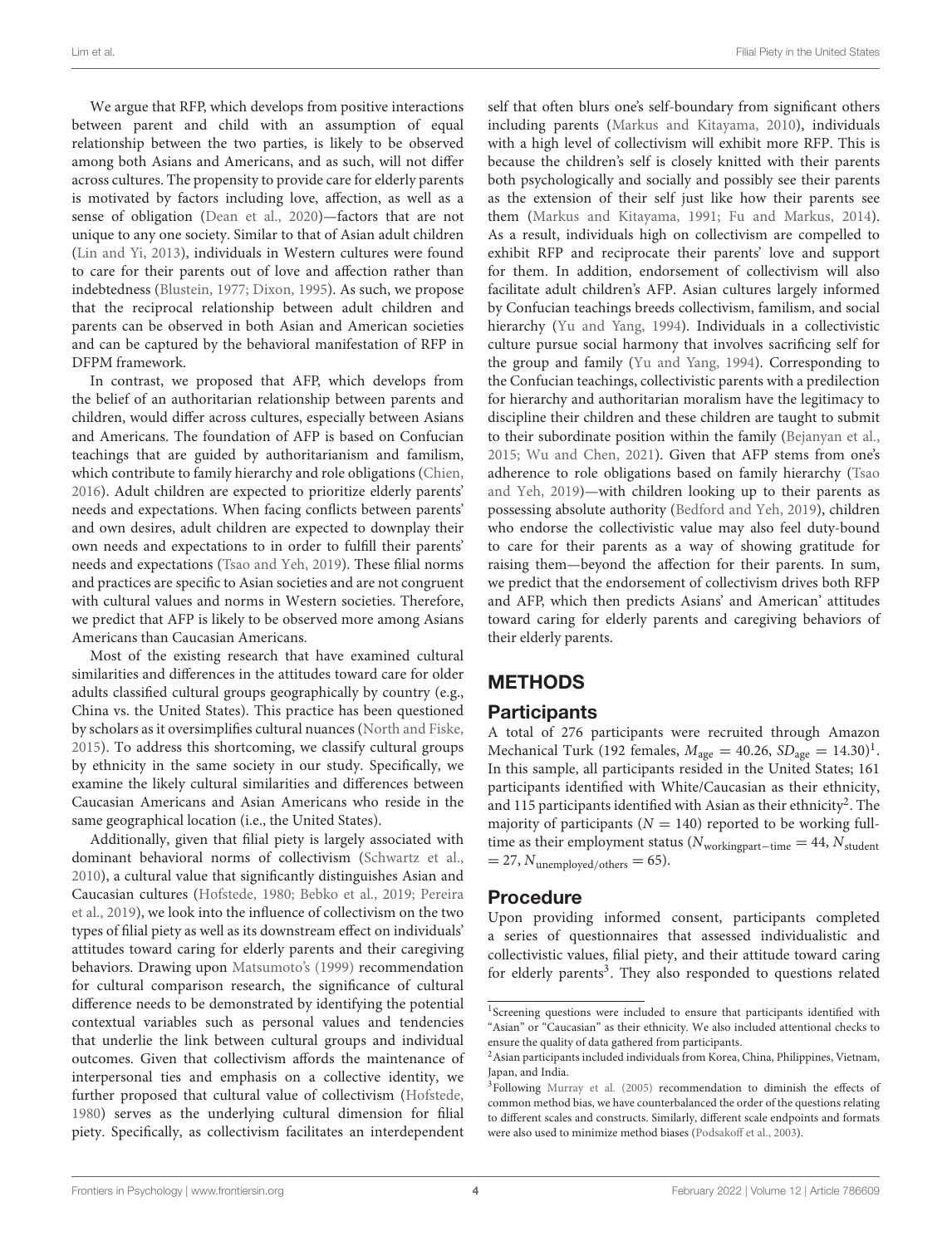to the behavioral interactions they have with their parents, including if they stayed with their parents, how often they spent time looking after their parents in the past year, proportion of the salary they gave to their parents, how often they visited their parents, and how often they make phone contact with them. Finally, participants provided demographic details before completing the study.

#### **Materials**

#### Filial Piety

Filial piety was assessed with the 16-item Dual Filial Piety Scale (DFPS; [Yeh and Bedford, 2003\)](#page-14-14); 8-items measured Reciprocal Filial Piety (RFP) and 8-items measured Authoritarian Filial Piety (AFP). Participants indicated the extent they agreed to statements such as "Be grateful for my parents for raising me" for RFP, and "Avoid getting married to someone my parents dislike" for AFP, on a 7-point Likert scale (1 = strongly disagree, 7 = strongly agree). Items were averaged to form a single index for RFP (M  $= 5.66$ ,  $SD = 1.21$ ,  $\alpha = 0.95$ ) and a single index for AFP ( $M =$ 3.27,  $SD = 1.23$ ,  $\alpha = 0.88$ ), where higher scores reflect higher filial piety beliefs.

#### Individualism-Collectivism

Individualistic and collectivistic values were measured with the Culture Orientation Scale [\(Triandis and Gelfand, 1998\)](#page-14-28). Participants responded to 16 items, such as "My personal identity, independent of others, is very important to me," and "It is important to me that I respect the decisions made by my groups" on a 9-point Likert scale  $(1 = never or definitely no, 4)$  $=$  always or definitely yes). Items were averaged to form a single index for individualism ( $M = 5.78$ ,  $SD = 1.11$ ,  $\alpha = 0.68$ ) and a single index for collectivism ( $M = 6.36$ ,  $SD = 1.34$ ,  $\alpha = 0.84$ ), where higher scores indicated higher levels of individualistic and collectivistic values, respectively.

#### Attitude Toward Caring for Elderly Parents

To measure participants' attitude toward caring for their elderly parents, we adapted 17 items employed by Dellmann-Jenkins and Brittain [\(2003\)](#page-13-33) in their study of filial responsibility attitudes. These items included statements such as "We should look to the children to support their elderly parents," and "Adult children should overlook the trouble that elderly parents might cause in their home lives." Participants responded to the items on a 4 point Likert scale  $(1 = strongly \ agree, 4 = always \ or \ strongly$ disagree). Items were reverse coded and averaged to form a single index for one's attitude toward caring for elderly parents ( $M =$ 2.74,  $SD = 0.49$ ,  $\alpha = 0.91$ ), where higher scores indicated a more positive attitude toward caring for one's elderly parents.

#### Filial Behaviors Toward Elderly Parents

To measure participants' care behavior toward elderly parents, participants were required to respond to three items: "How often did you spend time looking after your parents in the past year"  $(1 =$  seldom or not at all,  $6 =$  from morning to night every day), "How often do you visit your parents," and "How often do you make phone contact with them"  $(1 = \text{daily or almost daily}, 5)$  $=$  not once over the past 12 months). Items were standardized, and averaged to form a single index for filial behaviors  $(M =$  $-0.16$ ,  $SD = 0.81$ ,  $\alpha = 0.81$ ), where higher scores indicated more frequent filial behaviors displayed toward elderly parents.

# ANALYTICAL STRATEGY

We first determined whether three scales used in the study (i.e., Dual Filial Piety Scale, Culture Orientation Scale, and Attitudes toward Caring for Elderly Parents) measured the same constructs in both cultures (i.e., that they demonstrated measurement invariance across the Asian American and Caucasian American samples). The measurement invariance analyses were conducted using the lavaan package [\(Rosseel, 2012\)](#page-14-29), in the R environment [\(R Core Team, 2020\)](#page-14-30)—using maximum likelihood estimation with robust standard errors, and a Satorra-Bentler scaled test statistic (MLM).

First, the factorial structure of each scale was assessed for the total sample. For the scales which various models had been proposed, fit indices of the models were compared. In case of model misspecifications, the cause of specific error was examined via modification indices. To evaluate the goodness of fit of the models, we used the following fit indices and cut-off values recommended by [Hu and Bentler \(1999\)](#page-13-34), and [Brown \(2015\)](#page-12-8). Root mean square of approximation (RMSEA) values smaller than 0.08 indicated a reasonable fit and values smaller than 0.05 a good fit [\(MacCallum et al., 1996\)](#page-13-35). Comparative fit index (CFI) values >0.9 indicated a good fit [\(Bentler, 1990\)](#page-12-9). Standardized rootmean-square residual (SRMR) values smaller than 0.08 indicated a good fit [\(Kline, 2016\)](#page-13-36).

Second, we determined the three scales' cross-cultural equivalence through multi-group confirmatory analyses (MGCFA)—by measurement invariance (MI) testing—that includes a series of model comparisons. Three consecutive models were estimated, with each serving as a basis for comparison to the preceding model. At each comparison step, equality constraints were added in addition to the previous models [\(Steenkamp and Baumgartner, 1998\)](#page-14-31). In cross-cultural research, three levels of measurement invariances are usually estimated: configural, metric, and scalar (Byrne and Matsumoto, [2021\)](#page-12-10). They are defined by the parameters that are constrained to be equal across both samples (Milfont and Fischer, [2010;](#page-13-37) [Beaujean, 2014\)](#page-12-11). In the baseline model (i.e., configural invariance), no equality constraints were made—this allowed us to determine if the factor structures were the same across both samples. Only when configural invariance was established, metric invariance was estimated—by constraining factor loadings to be equal across both groups. Similarly, only when metric invariance was established, scalar invariance was estimated—by constraining intercepts to be equal across both groups. Cut-off criteria as recommended by [Chen \(2007\)](#page-13-38) was used to identify levels of measurement invariance:  $\Delta$ CFI  $\leq 0.01$ .

We next assessed the assumption of normality for all variables—RFP, AFP, individualism, collectivism, attitude toward caring for elderly parents. Values for skewness and kurtosis for all variables were within the acceptable standards for a normal distribution, that is, between −2 and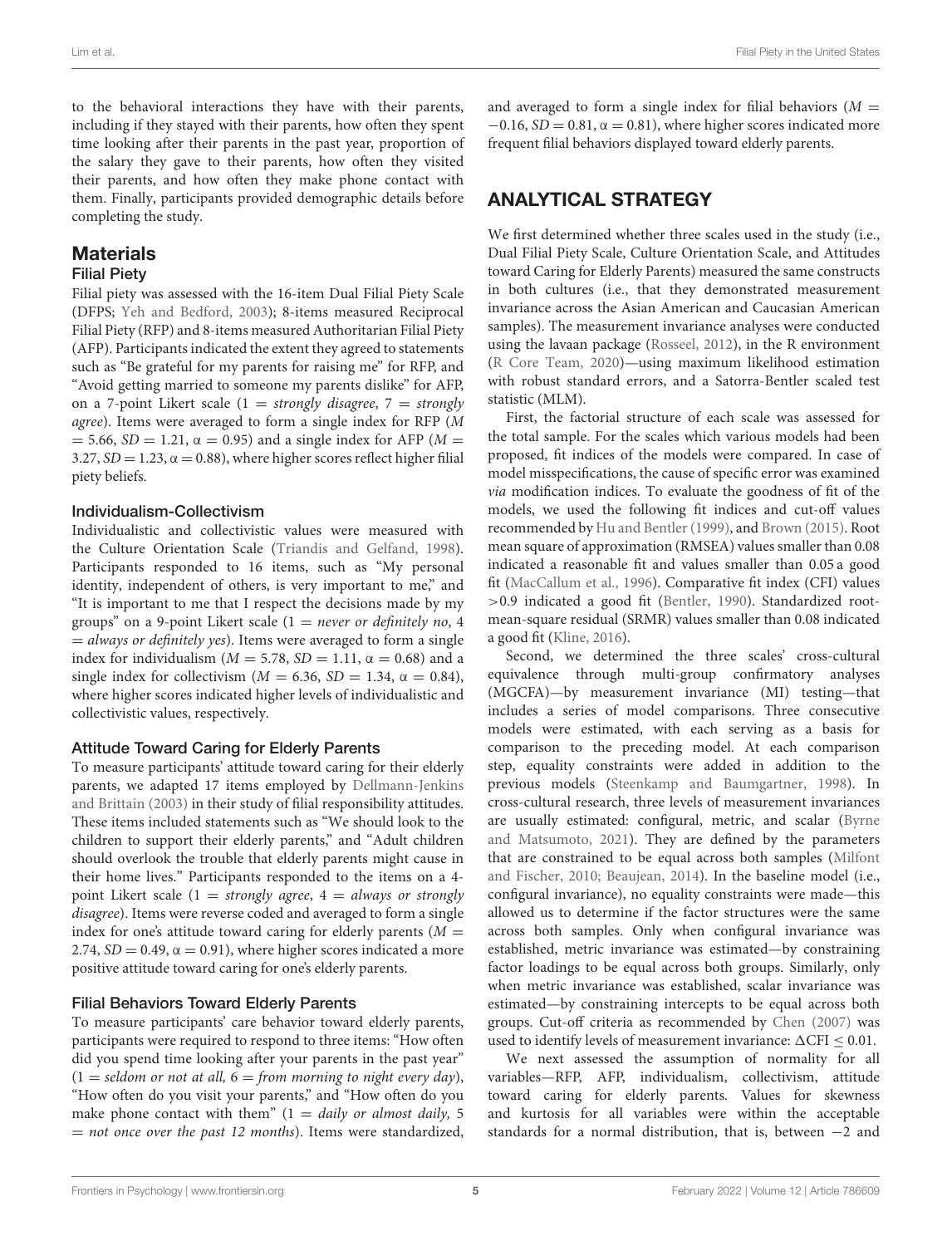+2 [\(George and Mallery, 2010\)](#page-13-39). Univariate outliers were also identified for RFP ( $N = 10$ ), AFP ( $N = 2$ ), individualism ( $N =$ 6), collectivism  $(N = 1)$ , and attitude toward caring for elderly parents  $(N = 6)$ . To deal with these issues, we excluded cases bearing the univariate outliers; this left us with a sample of 252 participants. Subsequent analyses were conducted with and without these univariate outliers.

Further, as we were interested to examine difference in RFP and AFP across cultures, we planned to conduct an independent t-test to compare the scores of RFP and AFP across Asian Americans and Caucasian Americans. We also intended to conduct multiple regression analyses to test the effects of RFP and AFP on predicting attitude toward caring for elderly parents and filial behaviors in both Asian Americans and Caucasian Americans. Gender, age, occupational status (coded as  $1 =$ working full time,  $0 =$  not working full-time), primary caregiver status (coded as  $0 = no$ ,  $1 = yes$ ), and number of parents who are still alive were included in the regression model as control variables [\(Yeh et al., 2013\)](#page-14-32). Prior to conducting the multiple regression analyses, statistical assumptions relevant to multiple regression analysis—that is, normality, linearity and homoscedasticity of residuals, and multicollinearity between predictors—were examined, and no assumptions violations were noted. Mahalanobis distance exceeded for the critical  $\chi^2$  for df  $= 7$  (at  $\alpha = 0.001$ ) of 24.32 for two cases in the data file for the dependent variable of filial attitude, and two cases for the dependent variable of filial behaviors, indicating the presence of multivariate outliers. Multiple regression analysis and parallel mediation analysis were conducted with and without the case bearing the multivariate outlier.

Finally, to examine if the cultural dimension of collectivism is responsible for driving RFP and AFP in predicting care attitude toward parents and filial behaviors, parallel mediation analyses using PROCESS version 3.1 [\(Hayes, 2018\)](#page-13-40) were conducted. For mediation to be demonstrated, the bootstrap confidence interval of the indirect effect (path a∗b) must not include zero (bootstrap samples  $= 5,000$ ) [\(Hayes, 2018\)](#page-13-40). To rule out alternative explanations, we also conducted further tests to investigate if individualism and ethnicity would predict RFP and AFP to consequently influence filial attitude and behaviors.

## RESULTS

#### Measurement Invariance of the Scales Used

First, a series of CFAs was conducted—testing the two-factor model of the DFPS, the one-factor model of the attitude toward caring for elderly parents, and the two-factor model of the Culture Orientation Scale. As seen in **[Table 1](#page-6-0)**, the CFI, RMSEA, and SRMR values suggested a good fit.

Next, a three-level MI test was conducted for each scale. **[Table 2](#page-6-1)** shows the global fit coefficients for the three levels of MI (configural, metric, scalar) for each scale. As seen, the three measures have reached scalar invariance across both samples indicating that samples from both cultures understood the meaning of the latent construct of filial piety, caring toward elderly parents, and individualism and collectivism—which would allow us to make cross-cultural comparisons.

## Hypothesis Testing

**[Table 3](#page-6-2)** displays the means, standard deviations, skewness, kurtosis, and intercorrelations of all the variables involved in this study. Correlation analysis indicated that collectivism was positively associated with both RFP ( $r = 0.49$ ,  $p < 0.01$ ) and AFP  $(r = 0.23, p < 0.01)$ . Individualism was positively correlated only with RFP ( $r = 0.14$ ,  $p = 0.03$ ), but not AFP ( $r = 0.10$ ,  $p = 0.10$ ). Both RFP ( $r = 0.40$ ,  $p < 0.01$ ) and AFP ( $r = 0.33$ ,  $p < 0.01$ ) were positively associated with attitude toward caring for one's elderly parents. RFP was positively associated with filial behaviors ( $r =$ 0.21,  $p < 0.01$ ), but not AFP ( $r = 0.08$ ,  $p = 0.27$ ). RFP and AFP are not significantly correlated to each other ( $r = 0.05$ ,  $p = 0.42$ ). These patterns of findings are reflected in both Asian Americans and Caucasian Americans samples (see **[Table 4](#page-7-0)**).

An independent t-test was conducted to examine levels of RFP and AFP between Asian Americans and Caucasian Americans. Results revealed that there was no significant difference in RFP between both groups,  $t_{(250)} = 0.41$ ,  $p = 0.68$ ,  $d = 0.05$ . There was, however, a significant difference in AFP between Asian Americans and Caucasian Americans,  $t_{(250)} = -2.96$ ,  $p < 0.01$ ,  $d = 0.38$ , where AFP was higher for Asian Americans ( $M =$ 3.54,  $SD = 1.18$ ) than Caucasian Americans ( $M = 3.10$ ,  $SD =$ 1.13). A sensitivity analysis conducted using G-Power indicated that given sample size of group 1 (Asian) is 115 and the sample size of group 2 (Caucasians) is 138, the minimum effect size to detect a power of 0.80 at  $\alpha = 0.05$  (two-tailed) is  $d = 0.36$  for this study.

A multiple regression analysis was conducted to examine the effect of RFP and AFP on attitude toward caring for one's elderly parents. On step 1 of the hierarchical multiple regression analysis, age, gender, occupation/job status, primary caregiver status, and number of parents who are alive accounted for a significant 6.6% of the variance in attitude toward caring for elderly parents,  $R^2 =$ 0.07,  $F_{(5,244)} = 3.45, p < 0.01$ . On step 2, RFP and AFP were added to the regression equation and accounted for an additional 22.2% of the variance in the attitude toward caring for one's elderly parents,  $\Delta R^2 = 0.22$ ,  $\Delta F_{(2,242)} = 37.71$ ,  $p < 0.01$ . In combination, the six predictor variables explained 28.8% of the variance in attitude toward caring for elderly parents,  $R^2 = 0.29$ , adjusted  $R^2 = 0.27$ ,  $F_{(7,242)} = 13.98$ ,  $p < 0.01$ ,  $f^2 = 0.40$ . The analysis revealed that both RFP,  $B = 0.16$ ,  $t_{(244)} = 6.21$ ,  $p < 0.01$ , 95% CI (0.11, 0.21), and AFP,  $B = 0.12$ ,  $t_{(244)} = 5.44$ ,  $p < 0.01$ , 95% CI  $(0.07, 0.16)$ , predicted attitude toward caring for elderly parents<sup>[4](#page-5-0)</sup>. This regression model was also examined using Asian Americans and Caucasian Americans samples separately. The results showed that the model explained 36.0% of the variance in attitude toward caring for elderly parents in the Asian Americans sample ( $R^2$  =

<span id="page-5-0"></span><sup>&</sup>lt;sup>4</sup>A similar regression analysis was conducted with the inclusion of univariate and multivariate outliers. The analysis including the outliers revealed similar findings. The model accounted for a significant 30.6% of the variability in filial attitude,  $R^2$  $= 0.31$ , adjusted  $R^2 = 0.29$ ,  $F_{(7,268)} = 16.92$ ,  $p < 0.01$ . The analysis revealed that RFP,  $B = 0.14$ ,  $t_{(268)} = 6.41$ ,  $p < 0.01$ , 95% CI (0.10, 0.18), and AFP,  $B = 0.11$ ,  $t_{(268)}$  $= 5.23$ ,  $p < 0.01$ , 95% CI (0.07, 0.16), predicted attitude toward caring for elderly parents.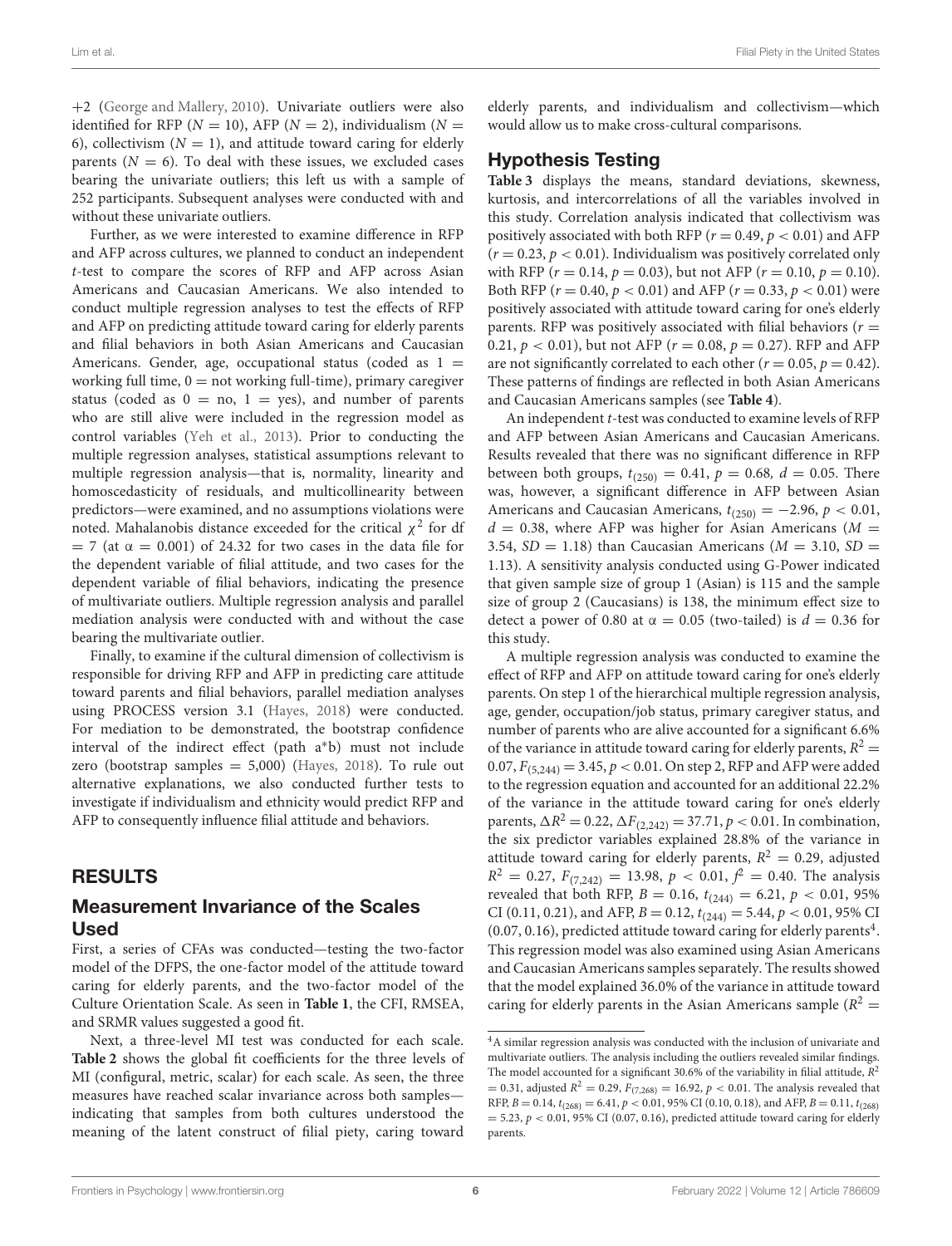#### <span id="page-6-0"></span>TABLE 1 | CFA fit statistics for structural models of scales used in study.

| <b>Measure</b>                             |         | df  | CFI   | <b>RMSEA</b> | <b>SRMR</b> |
|--------------------------------------------|---------|-----|-------|--------------|-------------|
| Dual filial piety scale                    | 262,977 | 97  | 0.949 | 0.079        | 0.077       |
| Attitude toward caring for elderly parents | 209.03  | 100 | 0.955 | 0.063        | 0.052       |
| Culture orientation scale                  | 157.084 | 85  | 0.949 | 0.055        | 0.063       |

χ 2 *, chi square; df, degrees of freedom; CFI, comparative fit index; RMSEA root mean square error of approximation; SRMR, standardized root mean square residual.*

<span id="page-6-1"></span>TABLE 2 | Global fit measures in measurement invariance tests for scales used in study.

| <b>Measure</b>                             | Level of invariance            | $\mathbf{v}^2$<br>V | df  | <b>CFI</b> | $\triangle$ CFI          |
|--------------------------------------------|--------------------------------|---------------------|-----|------------|--------------------------|
| Dual filial piety scale                    | Configural (equal form)        | 405.27              | 194 | 0.935      |                          |
|                                            | Metric (equal factor loadings) | 415.41              | 208 | 0.936      | 0.001                    |
|                                            | Scalar (equal intercepts)      | 442.46              | 222 | 0.933      | 0.004                    |
| Attitude toward caring for elderly parents | Configural (equal form)        | 350.23              | 200 | 0.940      | $\sim$                   |
|                                            | Metric (equal factor loadings) | 365.22              | 216 | 0.940      | 0.000                    |
|                                            | Scalar (equal intercepts)      | 378.97              | 232 | 0.941      | 0.001                    |
| Culture orientation scale                  | Configural (equal form)        | 250.32              | 170 | 0.945      | $\overline{\phantom{a}}$ |
|                                            | Metric (equal factor loadings) | 266.75              | 184 | 0.943      | 0.002                    |
|                                            | Scalar (equal intercepts)      | 289.91              | 198 | 0.937      | 0.006                    |

χ 2 *, chi square; df, degrees of freedom; CFI, comparative fit index;* 1*CFI, change in CFI.*

<span id="page-6-2"></span>

| <b>TABLE 3</b> Descriptive statistics and intercorrelations of all variables ( $N = 252$ ). |                          |          |         |          |         |                          |
|---------------------------------------------------------------------------------------------|--------------------------|----------|---------|----------|---------|--------------------------|
| <b>Variables</b>                                                                            | 1.                       | 2.       | 3.      | 4.       | 5.      | 6.                       |
| 1. RFP                                                                                      | $\overline{\phantom{a}}$ |          |         |          |         |                          |
| 2. AFP                                                                                      | 0.05                     |          |         |          |         |                          |
| 3. Individualism                                                                            | $0.14*$                  | 0.10     | $\sim$  |          |         |                          |
| 4. Collectivism                                                                             | $0.49**$                 | $0.23**$ | $0.19*$ | ٠        |         |                          |
| 5. Filial attitude                                                                          | $0.40**$                 | $0.33*$  | $-0.02$ | $0.36**$ | ٠       |                          |
| 6. Filial behavior                                                                          | $0.21***$                | 0.08     | $-0.14$ | $0.17*$  | $0.18*$ | $\overline{\phantom{a}}$ |
| Mean                                                                                        | 5.78                     | 3.29     | 5.78    | 6.41     | 2.75    | $-0.14$                  |
| SD                                                                                          | 0.96                     | 1.17     | 0.97    | 1.28     | 0.44    | 0.79                     |
| Skew                                                                                        | $-0.80$                  | 0.28     | 0.01    | $-0.20$  | 0.06    | 0.24                     |
| Kurtosis                                                                                    | $-0.18$                  | $-0.66$  | $-0.22$ | $-0.44$  | 021     | $-0.50$                  |

\*\**Correlation significant at p* < *0.01.*

\**Correlation significant at p* < *0.05.*

0.36, adjusted  $R^2 =$  0.32,  $F_{(7,102)} = 8.21$ ,  $p <$  0.01,  $f^2 =$  0.56) and 29.6% of the variance in the Caucasian Americans sample  $[R^2 =$ 0.30, adjusted  $R^2 =$  0.26,  $F_{(7,132)} = 7.92$ ,  $p < 0.01$ ,  $\hat{f}^2 = 0.42$ ]. RFP and AFP predicted attitudes toward caring for elderly parents in both Asian Americans and Caucasian Americans samples. Unstandardized (B) regression coefficients for each predictor are reported in **[Table 5](#page-7-1)**.

A similar multiple regression analysis was conducted to examine the effect of RFP and AFP on filial behaviors. Results revealed that the seven predictor variables explained 43.8% of the variance in filial behaviors,  $R^2 = 0.44$ , adjusted  $R^2 =$ 0.42,  $F_{(7,171)} = 19.04$ ,  $p < 0.01$ ,  $f^2 = 0.78$ . The results also revealed that RFP,  $B = 0.18$ ,  $t_{(171)} = 3.60$ ,  $p < 0.01$ , 95% CI (0.08, 0.28), predicted filial behaviors, but not AFP,  $B =$ 

 $-0.02$ ,  $t_{(171)} = -0.43$ ,  $p = 0.67$ , 95% CI (-0.10, 0.06). This regression model was also examined using Asian Americans and Caucasian Americans samples separately. The results showed that the model explained 38.0%% of the variance in filial behaviors in the Asian Americans sample  $[R^2 = 0.38,$  adjusted  $R^2 = 0.31$ ,  $F_{(7,59)} = 2.92$ ,  $p < 0.01$ ,  $f^2 = 0.61$  and 52.4% of the variance in the Caucasian Americans sample  $[R^2 = 0.54]$ adjusted  $R^2 = 0.49$ ,  $F_{(7,104)} = 16.35$ ,  $p < 0.01$ ,  $f^2 = 1.17$ . RFP, but not AFP, predicted filial behaviors in both samples. Unstandardized (B) regression coefficients for each predictor are reported in **[Table 6](#page-8-0)**. A sensitivity analysis conducted using G-Power indicated that given a total sample size of 250, the minimum effect size to detect a power of 0.80 at  $\alpha = 0.05$  is  $\hat{f}$  $= 0.06$  for this study.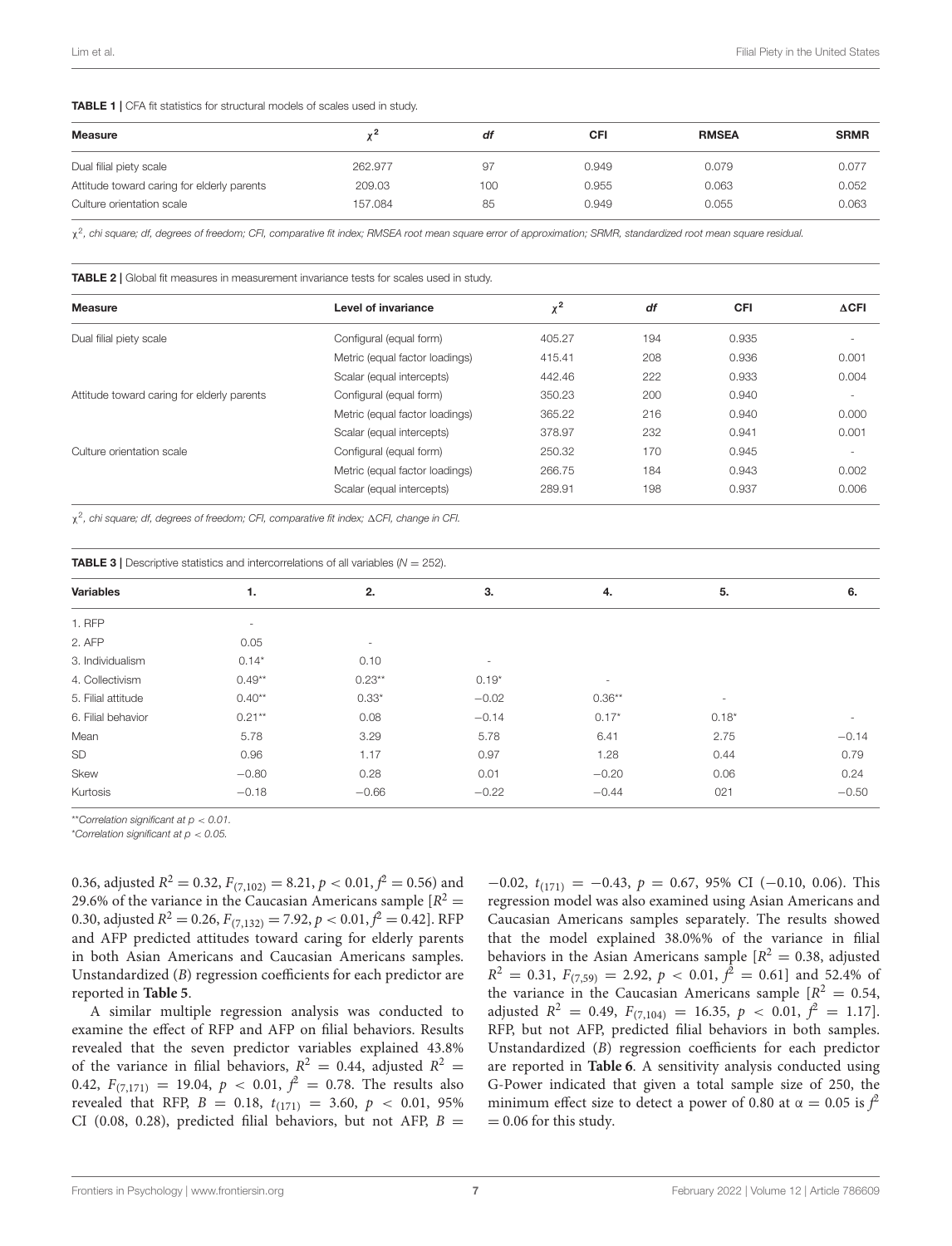<span id="page-7-0"></span>TABLE 4 | Descriptive statistics and intercorrelations of all variables across Caucasian and Asian samples (*N* = 252).

| <b>Variables</b>   |           |           | Caucasian American ( $N = 141$ ) |                          |         |                          | Asian American ( $N = 111$ ) |          |                          |                          |        |         |  |
|--------------------|-----------|-----------|----------------------------------|--------------------------|---------|--------------------------|------------------------------|----------|--------------------------|--------------------------|--------|---------|--|
|                    | 1.        | 2.        | 3.                               | 4.                       | 5.      | 6.                       | 1.                           | 2.       | 3.                       | 4.                       | 5.     | 6.      |  |
| <b>1. RFP</b>      | ۰         |           |                                  |                          |         |                          | $\overline{\phantom{a}}$     |          |                          |                          |        |         |  |
| 2. AFP             | $-0.04$   | $\sim$    |                                  |                          |         |                          | 0.16                         | ۰        |                          |                          |        |         |  |
| 3. Individualism   | 0.10      | 0.07      | ۰                                |                          |         |                          | 0.18                         | 0.13     | $\overline{\phantom{a}}$ |                          |        |         |  |
| 4. Collectivism    | $0.46**$  | $0.17*$   | 0.16                             | $\overline{\phantom{a}}$ |         |                          | $0.53***$                    | $0.30**$ | $0.23*$                  | $\overline{\phantom{a}}$ |        |         |  |
| 5. Filial attitude | $0.35***$ | $0.34***$ | 0.06                             | $0.34***$                |         |                          | $0.46***$                    | $0.32**$ | $-0.12$                  | $0.38**$                 | $\sim$ |         |  |
| 6. Filial behavior | $0.20*$   | 0.09      | $-0.21*$                         | 0.16                     | 0.17    | $\overline{\phantom{a}}$ | $0.27**$                     | 0.15     | 0.08                     | 0.22                     | 0.24   | ٠       |  |
| Mean               | 5.81      | 3.10      | 5.73                             | 6.38                     | 2.75    | $-0.10$                  | 5.76                         | 3.54     | 5.83                     | 6.44                     | 2.75   | $-0.21$ |  |
| <b>SD</b>          | 0.90      | 1.13      | 0.96                             | 1.32                     | 0.45    | 0.88                     | 1.04                         | 1.18     | 0.98                     | 1.22                     | 0.43   | 0.60    |  |
| Skew               | $-0.77$   | 0.39      | 0.20                             | $-0.24$                  | $-0.08$ | 0.10                     | $-0.80$                      | $-0.08$  | $-0.21$                  | $-0.14$                  | 0.26   | 0.54    |  |
| Kurtosis           | 0.17      | $-0.37$   | $-0.15$                          | $-0.38$                  | 0.14    | $-0.82$                  | $-0.28$                      | $-0.70$  | $-0.18$                  | $-0.55$                  | 0.36   | 0.12    |  |

\*\**Correlation significant at p* < *0.01.*

\**Correlation significant at p* < *0.05.*

<span id="page-7-1"></span>TABLE 5 | Unstandardized (B) regression coefficients for multiple regression model predicting filial attitude.

| Overall $(N = 250)$<br><b>Variables</b> |          |             |             |       |           | Caucasian Americans ( $N = 140$ ) |             |       | Asian Americans ( $N = 110$ ) |             |             |       |  |
|-----------------------------------------|----------|-------------|-------------|-------|-----------|-----------------------------------|-------------|-------|-------------------------------|-------------|-------------|-------|--|
|                                         | B        | <b>LLCI</b> | <b>ULCI</b> | se    | В         | <b>LLCI</b>                       | <b>ULCI</b> | se    | В                             | <b>LLCI</b> | <b>ULCI</b> | se    |  |
| Step 1                                  |          |             |             |       |           |                                   |             |       |                               |             |             |       |  |
| Gender                                  | 0.02     | $-0.09$     | 0.13        | 0.06  | 0.07      | $-0.10$                           | 0.23        | 0.08  | $-0.04$                       | $-0.19$     | 0.11        | 0.08  |  |
| Age                                     | 0.01     | > 0.001     | 0.01        | 0.002 | 0.01      | $-0.001$                          | 0.01        | 0.003 | $0.01*$                       | 0.001       | 0.01        | 0.003 |  |
| Occupation status                       | $-0.03$  | $-0.14$     | 0.08        | 0.06  | 0.11      | $-0.05$                           | 0.26        | 0.08  | $-0.21*$                      | $-0.38$     | $-0.05$     | 0.08  |  |
| Primary caregiver                       | $0.19**$ | 0.06        | 0.32        | 0.06  | 0.09      | $-0.09$                           | 0.27        | 0.09  | $0.25**$                      | 0.07        | 0.43        | 0.09  |  |
| Parents                                 | $-0.02$  | $-0.12$     | 0.08        | 0.05  | $-0.002$  | $-0.13$                           | 0.12        | 0.06  | $-0.03$                       | $-0.19$     | 0.13        | 0.08  |  |
| Step 2                                  |          |             |             |       |           |                                   |             |       |                               |             |             |       |  |
| Gender                                  | 0.04     | $-0.06$     | 0.14        | 0.05  | 0.10      | $-0.06$                           | 0.25        | 0.08  | $-0.02$                       | $-0.15$     | 0.12        | 0.07  |  |
| Age                                     | 0.004    | $-0.001$    | 0.01        | 0.002 | 0.01      | $-0.001$                          | 0.01        | 0.003 | 0.004                         | $-0.002$    | 0.01        | 0.003 |  |
| Occupation status                       | 0.02     | $-0.08$     | 0.12        | 0.05  | 0.13      | $-0.01$                           | 0.26        | 0.07  | $-0.13$                       | $-0.28$     | 0.02        | 0.08  |  |
| Primary caregiver                       | $0.12*$  | 0.004       | 0.23        | 0.06  | 0.01      | $-0.15$                           | 0.16        | 0.08  | $0.22**$                      | 0.06        | 0.38        | 0.08  |  |
| Parents                                 | $-0.01$  | $-0.09$     | 0.08        | 0.04  | 0.02      | $-0.10$                           | 0.13        | 0.06  | 0.01                          | $-0.14$     | 0.15        | 0.07  |  |
| <b>RFP</b>                              | $0.16**$ | 0.11        | 0.21        | 0.03  | $0.16***$ | 0.09                              | 0.24        | 0.04  | $0.16***$                     | 0.09        | 0.23        | 0.04  |  |
| <b>AFP</b>                              | $0.12**$ | 0.07        | 0.16        | 0.02  | $0.15***$ | 0.09                              | 0.21        | 0.03  | $0.07*$                       | 0.01        | 0.13        | 0.03  |  |

\**p* < *0.05.*

\*\**p* < *0.01.*

A parallel mediation analysis using PROCESS [\(Hayes, 2018\)](#page-13-40) was conducted to examine if collectivism predict RFP and AFP, which consequently predict attitude toward caring for elderly parents. **[Figure 1](#page-8-1)** displays the mediation model. Both RFP and AFP were included as mediators in the analysis. Results revealed that there was a direct effect of collectivism on filial attitudes,  $B = 0.05$ ,  $p = 0.03$ , 95% CI (0.005, 0.10). Results also showed that collectivism predicted RFP,  $B = 0.34$ ,  $p < 0.01$ , 95% CI (0.25, 0.42), and AFP,  $B = 0.20$ ,  $p < 0.01$ , 95% CI (0.09, 0.32). Next, results also revealed that both RFP,  $B = 0.14$ ,  $p < 0.01$ , 95% CI (0.08, 0.20), and AFP,  $B = 0.11$ ,  $p < 0.01$ , 95% CI (0.07, 0.15), predicted attitude toward caring for elderly parents. Finally, results indicated that collectivism predicted positive attitude toward caring for elderly parents via both RFP,  $B =$ 0.05, 95% CI = (0.03, 0.07), and AFP,  $B = 0.02$ , 95% CI =

 $(0.01, 0.04)^5$  $(0.01, 0.04)^5$ . Unstandardized  $(B)$  regression coefficients, 95% confidence intervals, and  $R^2$ -values for the parallel mediation model are presented in **[Table 7](#page-9-0)**.

A similar parallel mediation analysis was conducted with individualism as the independent variable. Individualism had a direct effect on attitude toward caring for elderly parents,  $B =$  $-0.06$ ,  $p = 0.02$ , 95% CI (-0.11, 0.01). Individualism did not predict RFP,  $B = 0.07$ ,  $p = 0.18$ , 95% CI (-0.04, 0.18), and AFP,  $B = 0.07$ ,  $p = 0.33$ , 95% CI (-0.07, 0.22). Individualism did not predict attitude toward caring for elderly parents via both RFP, B

<span id="page-7-2"></span><sup>5</sup>A similar parallel mediation analysis was conducted without excluding univariate and multivariate outliers. Similar findings were found even with the inclusion of the outliers. Collectivism predicted attitude toward caring for elderly parents via RFP,  $B = 0.05$ , 95%  $CI = (0.02, 0.08)$ , and AFP,  $B = 0.03$ , 95%  $CI = (0.01, 0.05)$ .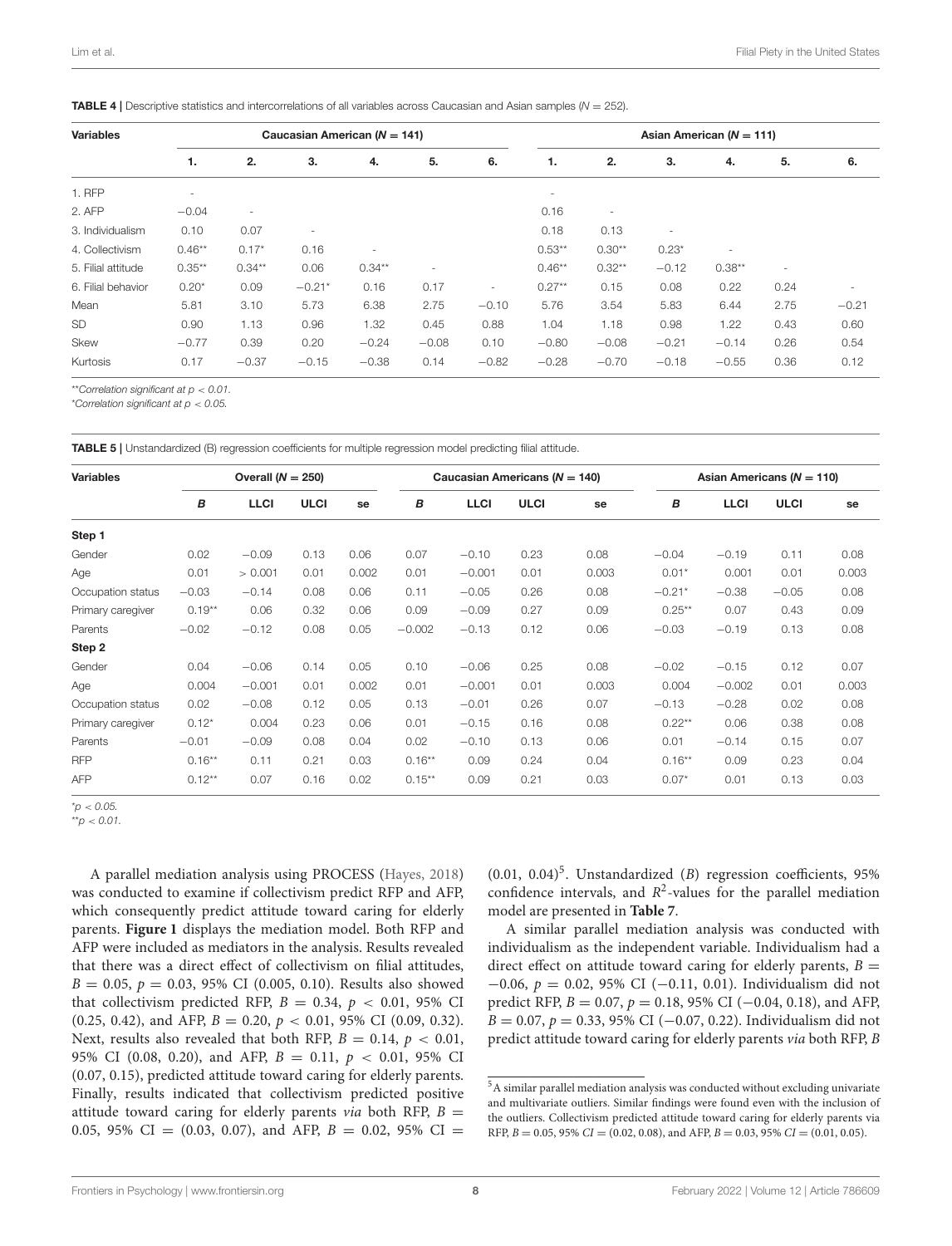<span id="page-8-0"></span>

| <b>Variables</b>  |          | Overall $(N = 179)$ |             |       |           |             | Caucasian Americans ( $N = 112$ ) |      |          | Asian Americans ( $N = 67$ ) |             |      |  |  |
|-------------------|----------|---------------------|-------------|-------|-----------|-------------|-----------------------------------|------|----------|------------------------------|-------------|------|--|--|
|                   | В        | <b>LLCI</b>         | <b>ULCI</b> | se    | B         | <b>LLCI</b> | <b>ULCI</b>                       | se   | В        | <b>LLCI</b>                  | <b>ULCI</b> | se   |  |  |
| Step 1            |          |                     |             |       |           |             |                                   |      |          |                              |             |      |  |  |
| Gender            | 0.04     | $-0.16$             | 0.24        | 0.10  | 0.04      | $-0.23$     | 0.31                              | 0.14 | 0.02     | $-0.26$                      | 0.30        | 0.14 |  |  |
| Age               | 0.003    | $-0.01$             | 0.01        | 0.004 | 0.002     | $-0.01$     | 0.01                              | 0.01 | 0.002    | $-0.01$                      | 0.01        | 0.01 |  |  |
| Occupation status | $-0.03$  | $-0.22$             | 0.16        | 0.10  | $-0.02$   | $-0.27$     | 0.23                              | 0.13 | $-0.12$  | $-0.40$                      | 0.16        | 0.14 |  |  |
| Primary caregiver | $1.01**$ | 0.75                | 1.27        | 0.13  | $1.23**$  | 0.86        | 1.61                              | 0.19 | $0.79**$ | 0.45                         | 1.12        | 0.17 |  |  |
| Parents           | $0.46**$ | 0.30                | 0.61        | 0.08  | $0.53***$ | 0.34        | 0.73                              | 0.10 | $0.27*$  | 0.004                        | 0.53        | 0.13 |  |  |
| Step 2            |          |                     |             |       |           |             |                                   |      |          |                              |             |      |  |  |
| Gender            | $-0.003$ | $-0.20$             | 0.19        | 0.10  | $-0.002$  | $-0.28$     | 0.28                              | 0.14 | 0.06     | $-0.21$                      | 0.34        | 0.14 |  |  |
| Age               | 0.001    | $-0.01$             | 0.01        | 0.004 | 0.001     | $-0.01$     | 0.01                              | 0.01 | $-0.001$ | $-0.01$                      | 0.01        | 0.01 |  |  |
| Occupation status | 0.01     | $-0.18$             | 0.20        | 0.09  | $-0.03$   | $-0.27$     | 0.22                              | 0.12 | 0.03     | $-0.27$                      | 0.32        | 0.15 |  |  |
| Primary caregiver | $0.96**$ | 0.71                | 1.22        | 0.13  | $1.17**$  | 0.80        | 1.55                              | 0.19 | $0.80**$ | 0.47                         | 1.13        | 0.17 |  |  |
| Parents           | $0.47**$ | 0.32                | 0.62        | 0.08  | $0.54***$ | 0.35        | 0.73                              | 0.10 | $0.29*$  | 0.03                         | 0.54        | 0.13 |  |  |
| <b>RFP</b>        | $0.18**$ | 0.08                | 0.28        | 0.05  | $0.18*$   | 0.03        | 0.33                              | 0.07 | $0.16*$  | 0.03                         | 0.29        | 0.07 |  |  |
| <b>AFP</b>        | $-0.02$  | $-0.10$             | 0.06        | 0.04  | 0.05      | $-0.07$     | 0.17                              | 0.06 | $-0.003$ | $-0.12$                      | 0.11        | 0.06 |  |  |

\**p* < *0.05.*

\*\**p* < *0.01.*



<span id="page-8-1"></span> $= 0.01, 95\% \text{ CI} = (-0.01, 0.03), \text{ and AFP, } B = 0.01, 95\% \text{ CI} =$  $(-0.01, 0.03)$ .

When ethnicity (i.e., Asian Americans and Caucasian Americans) was included as the independent variable, the results showed that only AFP mediated the relationship between ethnicity and attitude toward caring for elderly parents. Specifically, ethnicity predicted AFP,  $B = 0.31$ ,  $p = 0.04$ , 95% CI (0.02, 0.60), but not RFP,  $B = -0.02$ ,  $p = 0.88$ , 95% CI (−0.24, 0.20). Identifying with an Asian identity predicted attitude toward caring for elderly parents *via* AFP,  $B = 0.03, 95\%$  $CI = (0.001, 0.07)$ , and not RFP,  $B = -0.003, 95\% \ CI = (-0.03,$ 0.03). There was also no direct effect of ethnic group on attitude toward caring for elderly parents,  $B = -0.003$ ,  $p = 0.96$ , 95% CI  $(-0.10, 0.10)$ .

Similar parallel mediation analysis was conducted to examine if collectivism predict RFP and AFP, which consequently predict filial behaviors. Results revealed that RFP predicted filial behaviors,  $B = 0.17$ ,  $p < 0.01$ , 95% CI (0.06, 0.28), but not AFP,  $B = 0.02$ ,  $p = 0.66$ , 95% CI (-0.06, 0.10). Furthermore, collectivism predicted filial behaviors via RFP,  $B = 0.06, 95\%$ CI (0.02, 0.10), but not AFP,  $B = 0.002$ , 95% CI (-0.01, 0.02)<sup>[6](#page-8-2)</sup>. Unstandardized (B) regression coefficients, 95% confidence intervals, and  $R^2$ -values for the parallel mediation model are presented in **[Table 8](#page-10-0)**. Further parallel mediation analysis also

<span id="page-8-2"></span> $^6\rm{For\,filial\,behavors, similar\, findings were found with the inclusion of the outliers.}$ Collectivism predicted filial behaviors via RFP,  $B = 0.07$ , 95%  $CI = (0.03, 0.11)$ , and not AFP,  $B = 0.01$ , 95%  $CI = (-0.01, 0.03)$ .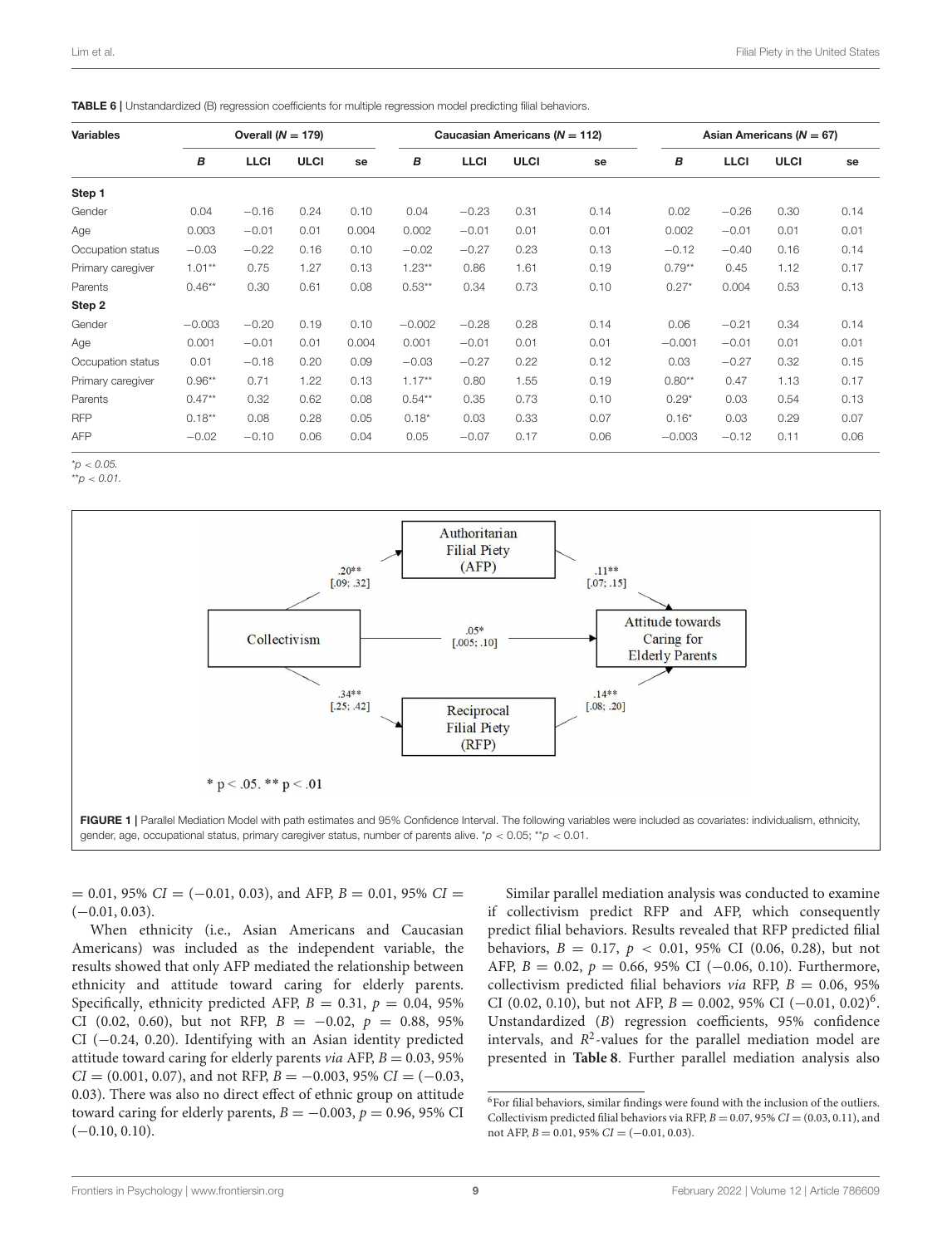#### <span id="page-9-0"></span>TABLE 7 | Parallel mediation model coefficients for predicting filial attitude.

| <b>Variables</b>                    |           |             | Overall ( $N = 250$ )    |         |                          | Caucasians ( $N = 140$ ) |                          |                          | Asians ( $N = 110$ )     |                          |                          |                          |  |
|-------------------------------------|-----------|-------------|--------------------------|---------|--------------------------|--------------------------|--------------------------|--------------------------|--------------------------|--------------------------|--------------------------|--------------------------|--|
| <b>Outcome Variable = RFP</b>       | в         | <b>LLCI</b> | <b>ULCI</b>              | se      | в                        | <b>LLCI</b>              | <b>ULCI</b>              | se                       | В                        | <b>LLCI</b>              | <b>ULCI</b>              | se                       |  |
|                                     |           |             | $(R^2 = 0.30, p < 0.01)$ |         |                          | $(R^2 = 0.28, p < 0.01)$ |                          |                          | $(R^2 = 0.34, p < 0.01)$ |                          |                          |                          |  |
| Constant                            | 2.80      | 1.83        | 3.78                     | 0.50    | 2.90                     | 1.65                     | 4.15                     | 0.63                     | 2.71                     | 1.09                     | 4.34                     | 0.82                     |  |
| Collectivism                        | $0.34**$  | 0.25        | 0.42                     | 0.04    | $0.28**$                 | 0.18                     | 0.39                     | 0.05                     | $0.40**$                 | 0.25                     | 0.54                     | 0.07                     |  |
| Individualism                       | 0.07      | $-0.04$     | 0.18                     | 0.06    | 0.05                     | $-0.09$                  | 0.19                     | 0.07                     | 0.09                     | $-0.08$                  | 0.27                     | 0.09                     |  |
| Ethnicity                           | $-0.02$   | $-0.24$     | 0.20                     | 0.11    | $\overline{\phantom{a}}$ |                          | $\overline{\phantom{a}}$ | $\sim$                   | $\overline{\phantom{a}}$ | ÷,                       | $\overline{\phantom{a}}$ | ÷,                       |  |
| Gender                              | 0.18      | $-0.03$     | 0.40                     | 0.11    | 0.28                     | $-0.01$                  | 0.57                     | 0.15                     | 0.11                     | $-0.23$                  | 0.45                     | 0.11                     |  |
| Age                                 | 0.01      | $-0.001$    | 0.02                     | 0.005   | 0.01                     | $-0.002$                 | 0.02                     | 0.006                    | 0.01                     | $-0.01$                  | 0.02                     | 0.01                     |  |
| Occupational status                 | $-0.28*$  | $-0.50$     | $-0.07$                  | 0.11    | $-0.22$                  | $-0.50$                  | 0.06                     | 0.14                     | $-0.34$                  | $-0.71$                  | 0.03                     | $-0.34$                  |  |
| Primary caregiver                   | 0.04      | $-0.20$     | 0.28                     | 0.12    | 0.05                     | $-0.27$                  | 0.37                     | 0.16                     | $-0.03$                  | $-0.42$                  | 0.36                     | $-0.03$                  |  |
| No of parents alive                 | $-0.05$   | $-0.24$     | 0.13                     | 0.09    | 0.01                     | $-0.21$                  | 0.23                     | 0.11                     | $-0.19$                  | $-0.55$                  | 0.16                     | $-0.19$                  |  |
| Outcome variable = AFP              |           |             | $(R^2 = 0.16, p < 0.01)$ |         | $(R^2 = 0.14, p < 0.01)$ |                          |                          | $(R^2 = 0.15, p < 0.01)$ |                          |                          |                          |                          |  |
| Constant                            | 2.40      | 1.09        | 3.71                     | 0.67    | 3.46                     | 1.73                     | 5.19                     | 0.87                     | 1.37                     | $-0.73$                  | 3.47                     | 1.06                     |  |
| Collectivism                        | $0.20**$  | 0.09        | 0.31                     | 0.06    | $0.17*$                  | 0.03                     | 0.32                     | 0.07                     | $0.27**$                 | 0.08                     | 0.45                     | 0.10                     |  |
| Individualism                       | 0.07      | $-0.07$     | 0.22                     | 0.07    | 0.05                     | $-0.14$                  | 0.25                     | 0.10                     | 0.09                     | $-0.14$                  | 0.31                     | 0.11                     |  |
| Ethnicity                           | $0.31*$   | 0.02        | 0.60                     | 0.15    | $\overline{\phantom{a}}$ | ÷,                       | $\overline{\phantom{a}}$ | $\overline{\phantom{a}}$ | $\overline{\phantom{a}}$ | ÷,                       | $\sim$                   | $\overline{\phantom{a}}$ |  |
| Gender                              | $-0.38**$ | $-0.67$     | $-0.10$                  | $-0.38$ | $-0.61**$                | $-1.02$                  | $-0.21$                  | 0.20                     | $-0.13$                  | $-0.57$                  | 0.30                     | 0.22                     |  |
| Age                                 | $-0.01*$  | $-0.02$     | $-0.0003$                | $-0.01$ | $-0.01$                  | $-0.03$                  | 0.002                    | 0.01                     | $-0.003$                 | $-0.02$                  | 0.02                     | 0.01                     |  |
| Occupational status                 | $-0.06$   | $-0.35$     | 0.23                     | $-0.06$ | $-0.04$                  | $-0.42$                  | 0.34                     | 0.19                     | $-0.07$                  | $-0.55$                  | 0.41                     | 0.24                     |  |
| Primary caregiver                   | $0.44**$  | 0.12        | 0.77                     | 0.16    | 0.41                     | $-0.03$                  | 0.85                     | 0.22                     | 0.57                     | 0.06                     | 1.07                     | 0.25                     |  |
| No of parents alive                 | $-0.003$  | $-0.25$     | 0.24                     | 0.13    | $-0.09$                  | $-0.40$                  | 0.22                     | 0.16                     | 0.10                     | $-0.36$                  | 0.56                     | 0.23                     |  |
| Outcome variable = filial attitudes |           |             | $(R^2 = 0.31, p < 0.01)$ |         |                          | $(R^2 = 0.31, p < 0.01)$ |                          |                          |                          | $(R^2 = 0.43, p < 0.01)$ |                          |                          |  |
| Constant                            | 1.38      | 0.89        | 1.86                     | 0.25    | 0.89                     | 0.18                     | 1.60                     | 0.36                     | 1.79                     | 1.13                     | 2.46                     | 0.34                     |  |
| Collectivism                        | $0.05*$   | 0.005       | 0.09                     | 0.02    | 0.04                     | $-0.02$                  | 0.10                     | 0.03                     | 0.06                     | $-0.001$                 | 0.12                     | 0.03                     |  |
| <b>RFP</b>                          | $0.14***$ | 0.08        | 0.20                     | 0.03    | $0.14***$                | 0.06                     | 0.23                     | 0.04                     | $0.14***$                | 0.07                     | 0.22                     | 0.04                     |  |
| <b>AFP</b>                          | $0.11**$  | 0.07        | 0.15                     | 0.02    | $0.15***$                | 0.08                     | 0.21                     | 0.03                     | $0.07*$                  | 0.01                     | 0.13                     | 0.03                     |  |
| Individualism                       | $-0.06*$  | $-0.11$     | $-0.01$                  | 0.03    | $-0.02$                  | $-0.09$                  | 0.05                     | 0.04                     | $-0.11$                  | $-0.17$                  | $-0.04$                  | 0.03                     |  |
| Ethnicity                           | 0.003     | $-0.10$     | 0.10                     | 0.05    | $\overline{\phantom{a}}$ |                          | $\overline{\phantom{a}}$ | $\overline{\phantom{a}}$ | $\overline{\phantom{a}}$ | ÷,                       | $\overline{\phantom{a}}$ | ÷,                       |  |
| Gender                              | 0.04      | $-0.06$     | 0.13                     | 0.04    | 0.09                     | $-0.06$                  | 0.24                     | 0.08                     | $-0.005$                 | $-0.14$                  | 0.13                     | 0.07                     |  |
| Age                                 | 0.003     | $-0.001$    | 0.01                     | 0.003   | 0.01                     | $-0.001$                 | 0.01                     | 0.003                    | 0.004                    | $-0.002$                 | 0.01                     | 0.003                    |  |
| Occupational status                 | 0.03      | $-0.07$     | 0.13                     | 0.03    | 0.12                     | $-0.01$                  | 0.26                     | 0.07                     | $-0.09$                  | $-0.24$                  | 0.06                     | 0.07                     |  |
| Primary caregiver                   | $0.10*$   | $-0.01$     | 0.22                     | 0.06    | $-0.003$                 | $-0.16$                  | 0.16                     | 0.08                     | $0.21***$                | 0.06                     | 0.37                     | 0.08                     |  |
| No of parents alive                 | $-0.01$   | $-0.09$     | 0.07                     | 0.04    | 0.02                     | $-0.09$                  | 0.13                     | 0.06                     | 0.001                    | $-0.14$                  | 0.14                     | 0.07                     |  |

\**p* < *0.05.*

\*\**p* < *0.01.*

showed that individualism had a direct effect on filial behaviors,  $B = -0.10, p = 0.03, 95\%$  CI (-0.19, -0.01), but this effect was not mediated by RFP [B = 0.02, 95% CI (−0.01, 0.05)] nor AFP  $[B = 0.001, 95\% \text{ CI } (-0.01, 0.01)]$ . Finally, the results of a similar parallel mediation analysis revealed that ethnicity had a significant effect on filial behaviors directly  $[B = -0.31, p < 0.01,$ 95% CI (-0.51, 0.12)], but this was not mediated through RFP  $[B = -0.02, 95\% \text{ CI } (-0.07, 0.03)]$  and AFP  $[B = 0.01, 95\% \text{ CI }$  $(-0.03, 0.07)$ ].

## **DISCUSSION**

We began our research with the aim of understanding the relationship between filial piety and attitude toward caring for elderly parents across cultures. Using the DFPM framework, we hypothesized that RFP, which develops from positive interactions between parent and child, is likely to be universal across cultures while AFP, which is guided by traditional Confucius notions of filial piety, is likely to be different across Asian and Western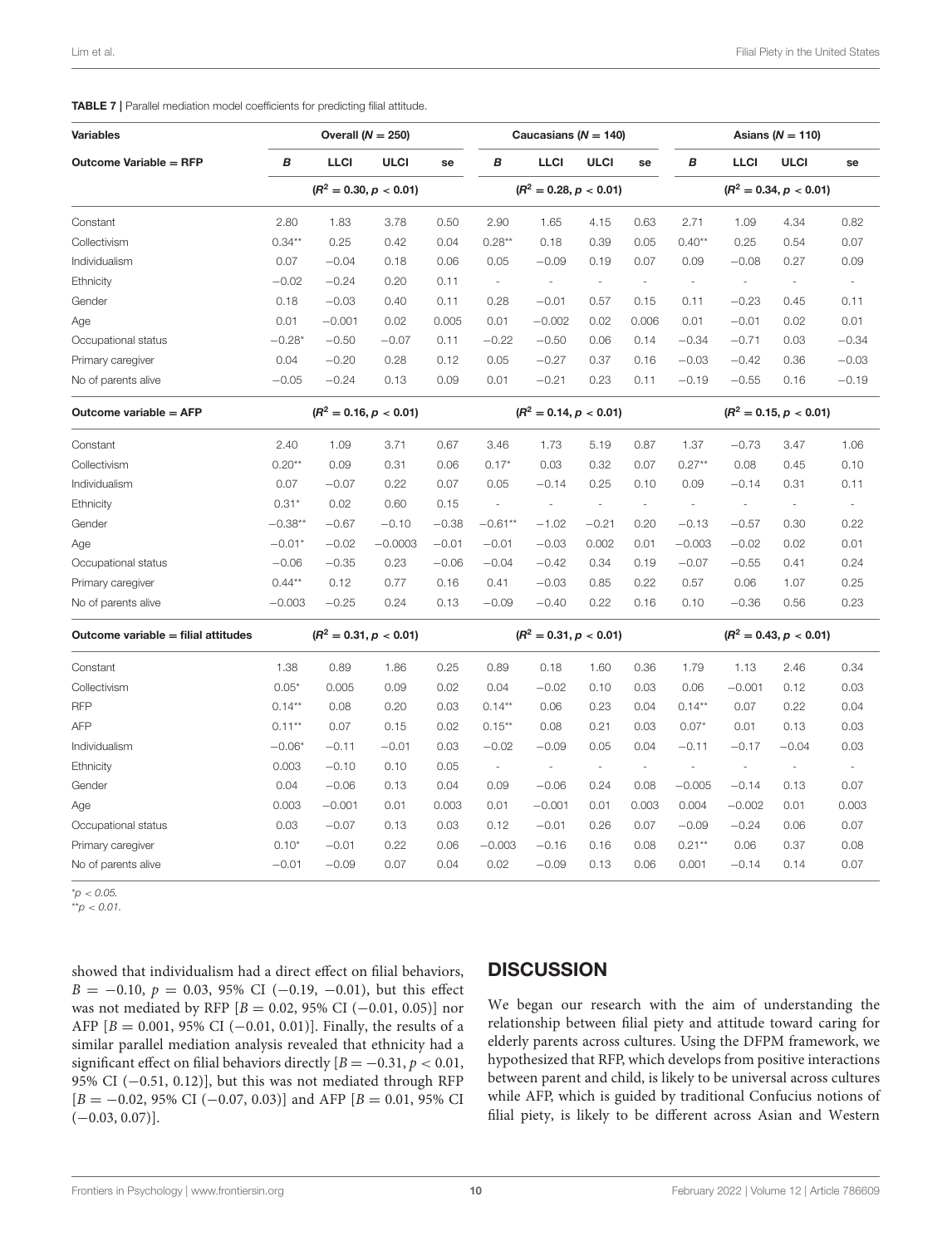#### <span id="page-10-0"></span>TABLE 8 | Parallel mediation model coefficients for predicting filial behaviors.

| <b>Variables</b>                    |           | Overall $(N = 179)$      |             |         | Caucasians ( $N = 112$ ) |                          | Asian ( $N = 67$ )       |                          |                          |                          |                          |                          |  |  |
|-------------------------------------|-----------|--------------------------|-------------|---------|--------------------------|--------------------------|--------------------------|--------------------------|--------------------------|--------------------------|--------------------------|--------------------------|--|--|
| Outcome variable $=$ RFP            | B         | <b>LLCI</b>              | <b>ULCI</b> | se      | В                        | <b>LLCI</b>              | <b>ULCI</b>              | se                       | В                        | <b>LLCI</b>              | <b>ULCI</b>              | se                       |  |  |
|                                     |           | $(R^2 = 0.32, p < 0.01)$ |             |         |                          |                          | $(R^2 = 0.31, p < 0.01)$ |                          | $(R^2 = 0.39, p < 0.01)$ |                          |                          |                          |  |  |
| Constant                            | 2.46      | 1.22                     | 3.69        | 0.63    | 2.78                     | 1.38                     | 4.17                     | 0.71                     | 2.20                     | $-0.38$                  | 4.77                     | 1.29                     |  |  |
| Collectivism                        | $0.35***$ | 0.25                     | 0.44        | 0.05    | $0.31***$                | 0.20                     | 0.42                     | 0.06                     | $0.34***$                | $-0.14$                  | 0.54                     | 0.10                     |  |  |
| Individualism                       | 0.10      | $-0.02$                  | 0.23        | 0.10    | 0.05                     | $-0.09$                  | 0.20                     | 0.07                     | 0.19                     | $-0.06$                  | 0.44                     | 0.19                     |  |  |
| Ethnicity                           | $-0.09$   | $-0.35$                  | 0.17        | $-0.09$ | $\overline{\phantom{a}}$ | $\overline{\phantom{a}}$ | $\overline{\phantom{a}}$ | ÷,                       | $\overline{\phantom{a}}$ | ÷,                       | $\overline{\phantom{a}}$ | ÷,                       |  |  |
| Gender                              | 0.23      | $-0.02$                  | 0.49        | 0.13    | $0.32*$                  | 0.01                     | 0.63                     | $-0.16$                  | 0.07                     | $-0.43$                  | 0.57                     | 0.25                     |  |  |
| Age                                 | $0.01*$   | $-0.004$                 | 0.02        | 0.01    | 0.01                     | $-0.01$                  | $-0.02$                  | 0.01                     | 0.02                     | $-0.003$                 | 0.04                     | 0.01                     |  |  |
| Occupational status                 | $-0.26$   | $-0.51$                  | $-0.02$     | 0.17    | $-0.11$                  | $-0.41$                  | 0.18                     | 0.15                     | $-0.55*$                 | $-1.07$                  | $-0.03$                  | 0.26                     |  |  |
| Primary caregiver                   | 0.13      | $-0.21$                  | 0.47        | 0.10    | 0.20                     | $-0.25$                  | 0.64                     | 0.22                     | $-0.10$                  | $-0.67$                  | 0.47                     | 0.29                     |  |  |
| No. of parents alive                | $-0.03$   | $-0.23$                  | 0.17        | 0.06    | $-0.004$                 | $-0.23$                  | 0.22                     | 0.12                     | $-0.18$                  | $-0.63$                  | 0.27                     | 0.22                     |  |  |
| Outcome variable = AFP              |           | $(R^2 = 0.15, p < 0.01)$ |             |         | $(R^2 = 0.08, p < 0.01)$ |                          |                          |                          |                          | $(R^2 = 0.15, p < 0.01)$ |                          |                          |  |  |
| Constant                            | 2.75      | 1.09                     | 4.42        | 0.84    | 3.87                     | 1.89                     | 5.85                     | 1.00                     | 0.56                     | $-2.68$                  | 3.79                     | 1.62                     |  |  |
| Collectivism                        | $0.15*$   | 0.02                     | 0.27        | 0.06    | 0.11                     | $-0.05$                  | 0.27                     | 0.08                     | 0.24                     | $-0.01$                  | 0.50                     | 0.13                     |  |  |
| Individualism                       | 0.03      | $-0.14$                  | 0.21        | 0.09    | $-0.06$                  | $-0.25$                  | 0.15                     | 0.11                     | 0.16                     | $-0.15$                  | 0.48                     | 0.16                     |  |  |
| Ethnicity                           | $0.56**$  | 0.21                     | 0.90        | 0.18    | $\sim$                   | $\sim$                   | J.                       | $\overline{\phantom{a}}$ | $\overline{\phantom{a}}$ |                          | $\overline{\phantom{a}}$ | ×.                       |  |  |
| Gender                              | $-0.31$   | $-0.66$                  | 0.04        | 0.18    | $-0.52*$                 | $-0.96$                  | $-0.08$                  | 0.22                     | 0.18                     | $-0.45$                  | 0.81                     | 0.32                     |  |  |
| Age                                 | $-0.01$   | $-0.02$                  | 0.01        | 0.01    | $-0.01$                  | $-0.03$                  | 0.01                     | 0.01                     | $-0.01$                  | $-0.03$                  | 0.02                     | 0.01                     |  |  |
| Occupational status                 | $-0.17$   | $-0.50$                  | 0.16        | 0.17    | $-0.05$                  | $-0.47$                  | 0.36                     | 0.21                     | $-0.05$                  | $-0.71$                  | 0.60                     | 0.33                     |  |  |
| Primary caregiver                   | 0.13      | $-0.32$                  | 0.59        | 0.23    | 0.13                     | $-0.75$                  | 0.50                     | 0.32                     | 0.50                     | $-0.22$                  | 1.22                     | 0.36                     |  |  |
| No. of parents alive                | 0.07      | $-0.20$                  | 0.34        | 0.14    | 0.03                     | $-0.30$                  | 0.35                     | 0.16                     | 0.23                     | $-0.34$                  | 0.79                     | 0.28                     |  |  |
| Outcome variable = filial behaviors |           | $(R^2 = 0.49, p < 0.01)$ |             |         |                          |                          | $(R^2 = 0.55, p < 0.01)$ |                          |                          |                          | $(R^2 = 0.38, p < 0.01)$ |                          |  |  |
| Constant                            | $-1.57$   | $-2.53$                  | $-0.62$     | 0.48    | $-1.59$                  | $-2.90$                  | $-0.28$                  | 0.66                     | $-1.94$                  | $-3.46$                  | $-0.41$                  | 0.76                     |  |  |
| Collectivism                        | 0.03      | $-0.05$                  | 0.11        | 0.04    | 0.03                     | $-0.07$                  | 0.14                     | 0.05                     | 0.03                     | $-0.10$                  | 0.16                     | 0.06                     |  |  |
| <b>RFP</b>                          | $0.17**$  | 0.06                     | 0.28        | 0.06    | $0.17*$                  | 0.004                    | 0.33                     | 0.08                     | 0.15                     | $-0.01$                  | 0.30                     | 0.07                     |  |  |
| <b>AFP</b>                          | 0.02      | $-0.06$                  | 0.10        | 0.04    | 0.04                     | $-0.08$                  | 0.16                     | 0.06                     | $-0.01$                  | $-0.13$                  | 0.11                     | 0.06                     |  |  |
| Individualism                       | $-0.10*$  | $-0.19$                  | $-0.01$     | 0.05    | $-0.14*$                 | $-0.26$                  | $-0.01$                  | 0.06                     | $-0.01$                  | $-0.16$                  | 0.14                     | 0.07                     |  |  |
| Ethnicity                           | $-0.31**$ | $-0.51$                  | $-0.12$     | 0.10    | $\overline{\phantom{a}}$ | $\overline{\phantom{a}}$ | $\overline{\phantom{a}}$ | $\overline{\phantom{a}}$ | $\sim$                   | $\overline{\phantom{a}}$ | $\overline{\phantom{a}}$ | $\overline{\phantom{a}}$ |  |  |
| Gender                              | 0.02      | $-0.17$                  | 0.21        | 0.10    | $-0.01$                  | $-0.28$                  | 0.27                     | 0.14                     | 0.09                     | $-0.20$                  | 0.38                     | 0.14                     |  |  |
| Age                                 | $-0.001$  | $-0.01$                  | 0.01        | 0.004   | 0.002                    | $-0.01$                  | 0.01                     | 0.01                     | $-0.002$                 | $-0.01$                  | 0.01                     | 0.01                     |  |  |
| Occupational status                 | 0.03      | $-0.16$                  | 0.21        | 0.09    | 0.03                     | $-0.22$                  | 0.27                     | 0.12                     | 0.05                     | $-0.27$                  | 0.36                     | 0.16                     |  |  |
| Primary caregiver                   | $0.98**$  | 0.74                     | 1.23        | 0.13    | $1.10**$                 | 0.73                     | 1.48                     | 0.19                     | $0.80**$                 | $-0.47$                  | 1.14                     | 0.17                     |  |  |
| No. of parents alive                | $0.48**$  | 0.34                     | 0.63        | 0.07    | $0.55***$                | 0.36                     | 0.74                     | 0.10                     | 0.28                     | 0.02                     | 0.54                     | 0.13                     |  |  |

\**p* < *0.05.* \*\**p* < *0.01.*

cultures. Consistent with what we have predicted, we found that AFP was higher in Asian Americans than Caucasian Americans in the United States, suggesting a cultural difference in AFP. This finding lent support for AFP as an indigenous Asian conceptualization of filial piety based on Confucius teachings. In contrast, there was no difference in RFP between both Asian Americans and Caucasian Americans, which suggests cultural universality. This finding provided empirical evidence for the notion of DFPM as a theoretical model that captures filial piety in global context [\(Bedford and Yeh, 2019\)](#page-12-2). Additionally, our findings demonstrated that both RFP and AFP predicted filial attitudes whereas only RFP predicted filial piety behaviors. Finally, we ascertained that collectivism, rather than one's ethnicity, is the underlying dimension behind RFP and AFP, which consequently predicted filial attitudes.

The findings of our paper provide empirical support for cultural universality and difference between Asian Americans' and Caucasian Americans' filial piety in the United States. While filial piety is considered a salient Asian virtue and is predominantly observed in Asian societies, our findings demonstrated that caring for one's elderly parents is also practiced in Western societies, which consistent with the universal affect one would have toward their parents. In support for [Bedford and Yeh \(2019\)](#page-12-2) proposal, the over-emphasis on AFP aspects of filial piety—that largely relies on Asian conceptualizations of filial piety—has limited the understanding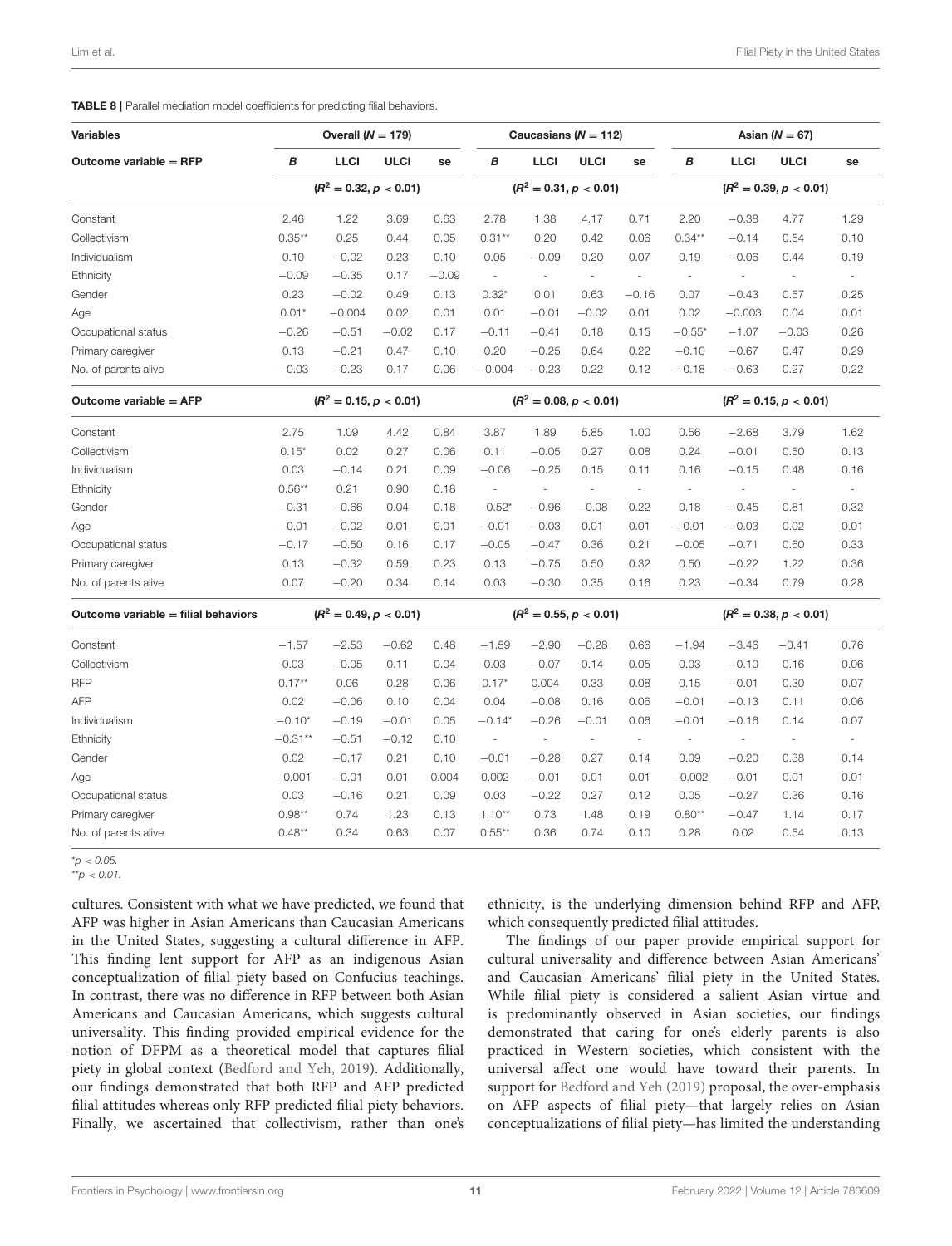of filial piety in cross-cultural context. Different from AFP, which is chiefly based on a hierarchical relationship between family roles, RFP is grounded on an equal and reciprocating relationship between parents and children, and as such, RFP can afford the study of filial piety in a globalized context [\(Bedford and Yeh,](#page-12-2) [2019\)](#page-12-2). Our findings provide initial empirical evidence for the validation of the two-factor DFPM as a framework to study filial piety in cross-cultural context and to tease apart cultural similarities and differences in filial piety constructs, attitudes, and behaviors. Future research can apply DFPM to various cultural context to test the boundary of RPF and APF in different cultural societies.

Furthermore, our work provides support for DFPM in predicting filial attitudes and behaviors. RFP and AFP were both associated with more positive attitude toward providing care for elderly parents, which were consistent with the notion that both RFP and AFP lead to positive filial outcomes [\(Bedford and Yeh,](#page-12-2) [2019\)](#page-12-2). Similarly, our study revealed that RFP had a stronger influence than AFP in predicting filial attitudes and behaviors, which is consistent with existing findings and supports the idea that RFP has broader and greater effects on various support and care behaviors [\(Yeh, 2009;](#page-14-22) [Yeh et al., 2013\)](#page-14-32). Additionally, we also found that RFP predicted filial behaviors, but not AFP. This is consistent with [Yeh \(2009\)](#page-14-22) findings where AFP was correlated with emotional support of parents weakly.

Beyond supporting DFPM in the prediction of filial attitudes and behaviors, our work extends empirical work by demonstrating that the DFPM can be applied to non-Asian populations to study filial attitudes and behaviors. Our findings showed that RFP and AFP predicted adult children's attitude toward caring for their elderly parents, and RFP predicted filial behaviors, in both Asian Americans and Caucasian Americans samples, supporting the notion that filial piety is not unique to Asian cultures. Given different cultural practices in caregiving of elderly parents, it is intuitive to expect that RFP and AFP impact filial attitudes and behaviors differently across cultures. For instance, providing financial support is characteristic among the Chinese due to teachings such as "raising children for support in the old age (養兒防老)," which is incongruent with the ideology and norms in Western societies. Existing studies have also shown that elderly parents in Korea continue to receive financial support from their adult children as they age; in contrast, parents in Europe (e.g., Italy) were found to be financially independent [\(Deindl and Brandt, 2011;](#page-13-41) [Floridi, 2019\)](#page-13-42). As such, while we expected AFP to influence filial attitudes in Asians and not in Caucasians, our findings paint a different picture, in that AFP impacted filial attitudes in both Asian Americans and Caucasian Americans. Even though filial piety is not emphasized in Western societies, some evidence shows that individuals from more individualistic cultural backgrounds, such as Caucasian Americans, feel obligated to fulfill familial duties, including providing assistance to their family members [\(Freeberg and Stein, 1996\)](#page-13-43). This suggests that AFP's influence on filial attitudes among Caucasians may be more pronounced than what has been assumed in existing literature. However, much contextual variation has been noted in Americans when it comes to obligatory feelings to elderly parents, such as the available care policies provided by the state they reside in and if care and support is dire [\(Cooney and Dykstra, 2011\)](#page-13-44). Thus, future research is required to further understand the role of AFP in a Western cultural context.

Most importantly, rather than ethnic group difference, the findings showed that the endorsement of collectivism was associated with different levels of RFP and AFP, which in turn influenced filial piety attitudes and behaviors. Recent research has revealed a positive relationship between collectivism and willingness of taking care of elderly parents by "keeping them with us at home" [\(Talhelm, 2019\)](#page-14-33). Going beyond the current findings, our research unveiled the differing impact of collectivism on RFP and AFP, as well as their downstream effect on filial piety attitudes and behaviors. Our method of untangling cultural influence corresponds to Masumoto's (1999) proposal that more important than observed cultural or national differences, researchers shall strive to pin down the underlying cultural dimensions such as values, norms, mindsets, and self-concepts that can explain the observable cultural and national difference. Future research can further investigate related psychological constructs of collectivism such as vertical and horizontal collectivism [\(Singelis et al., 1995\)](#page-14-34) to explore potential impact of different types of collectivism on RFP and AFP as well as filial piety outcomes in different cultural context.

In sum, our study extends current literature by demonstrating the application of the DFPM framework to a non-Asian sample, and Asians living within a non-Asian context, which is distinct from existing studies that has applied the DFPM to across different Asian societies [\(Yeh et al., 2013\)](#page-14-32). Such application, combined with the measurement of collectivism and individualism, further extends prior work by demonstrating that collectivistic values, rather than a person's ethnic group, underlies filial piety—both RFP and AFP aspects. Moreover, our results showed that being an Asian does not predict RFP, but being an Asian predicts AFP, which provides further support that AFP reflects the traditional indigenous Asian conceptualizations of filial piety.

## Limitations and Future Directions

The work we have presented here is far from conclusive and poses questions for future research. Firstly, in our work, we found that RFP was not correlated to AFP, which is inconsistent with existing findings that found a positive correlation between the two aspects of filial piety [\(Yeh et al., 2013\)](#page-14-32). This is likely due to the sample we have employed in our study—that is, predominantly Caucasians—while previous research had been conducted using Asian samples. As such, this finding may imply that unlike Asians, where both aspects of filial piety are present, Caucasians, due to the absence of Confucian teaching in their culture, do not necessarily develop the AFP aspect of filial piety. Further, given that within the DFPM framework, there are four possible modes of personal interaction with parents (Yeh and Bedford, [2004\)](#page-14-35)—that is the balanced mode (high RFP and high AFP), the reciprocal mode (high RFP and low AFP), the authoritarian mode (low RFP and high AFP), and the non-filial mode (low RFP and low AFP)—this lack of AFP development among Caucasians would have significant implications for the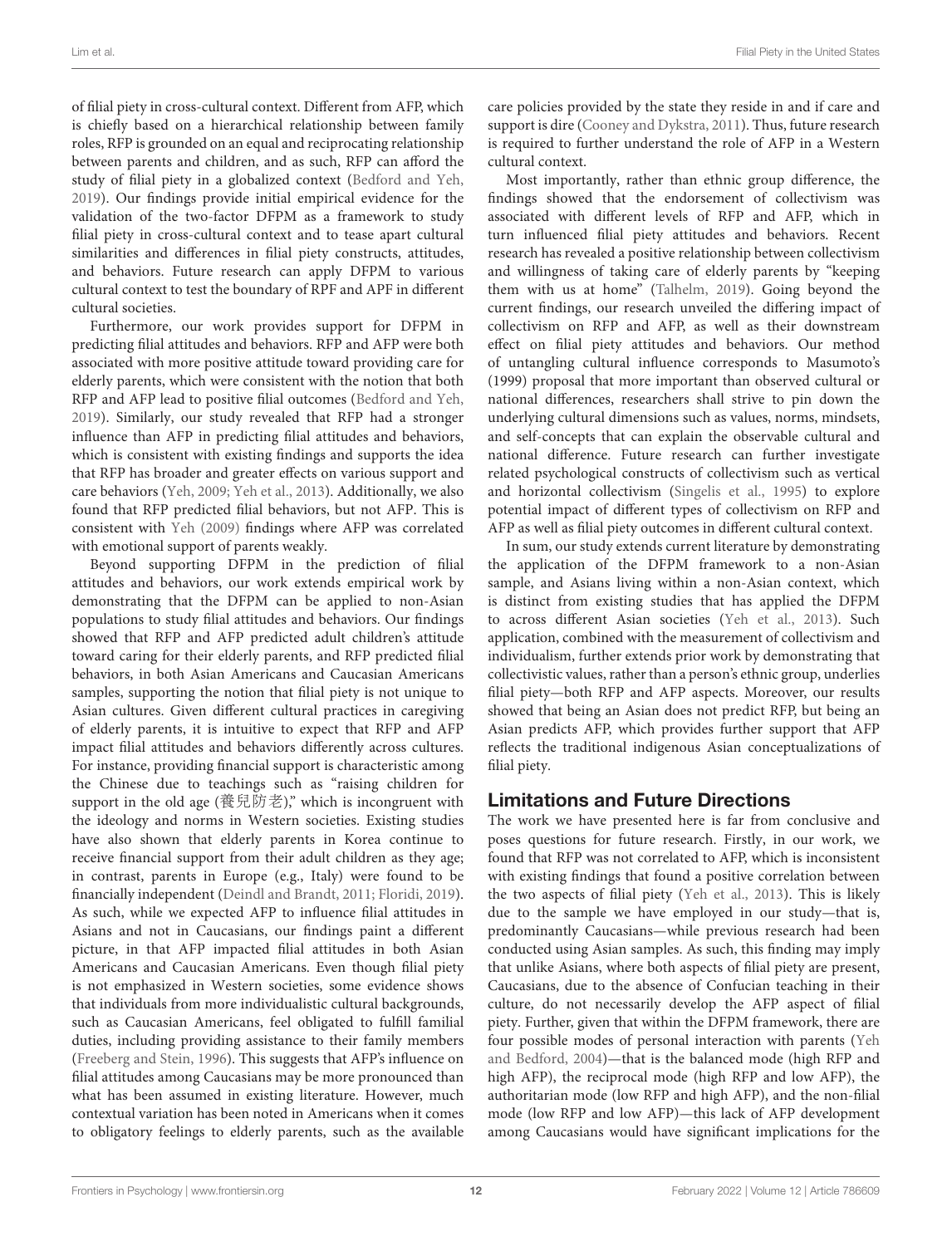development of the different modes across cultures. Hence, further research is required to understand the development of AFP in non-Asian cultures to test the applicability of these four modes across cultures.

Secondly, one major limitation of this study is the sample we have employed in this study. In this study's sample, Asian Americans reported higher levels of individualism than Caucasian Americans, which contradicts the representations of Eastern (i.e., highly collectivistic) and Western (i.e., highly individualistic) cultures. Participants in this sample resided in the United States, which meant that for individuals who identified with being Asian, they were likely to either be first generation immigrants or second-generation Asian Americans. Studies have shown that first generation immigrants are likely to identify more with their home culture, and place greater emphasis of values originating from their home culture, more than their children (second generation) (e.g., [Kunst and Sam, 2014;](#page-13-45) Stichnoth and Yeter, [2016\)](#page-14-36). As such, the higher levels of individualism reported by Asians in this study could be an artifact of Asians in this study placing more emphasis of values from the host country (i.e., the United States). However, the data collected in this study limits us in ascertaining this as we did not measure the extent to which they acculturated to the host culture. In a similar vein, our findings also revealed that Asian participants reported lower frequencies of filial behaviors compared to the Caucasian participants. This could be confounded with the ease and convenience of engaging in filial behaviors. For Asian Americans participants, it is likely that their parents do not reside in the same country as them. Coupled with the fact that the data collection for this study was collected in the midst of the pandemic where travel across international borders is restricted, performing filial duties would be a challenge. As such, it is important to note that the findings presented in this study is preliminary and should be interpreted with caution. Additionally, we have only compared the differences within United states, including more points of comparisons (e.g., Caucasian Americans, Asian Americans, and Asians) would add further support to the results of this study. Future studies should include such changes to derive at more accurate conclusions about cross cultural differences in filial piety.

# **REFERENCES**

- <span id="page-12-1"></span>Akgun-Citak, E., Attepe-Ozden, S., Vaskelyte, A., van Bruchem-Visser, R. L., Pompili, S., Kav, S., et al. (2020). Challenges and needs of informal caregivers in elderly care: qualitative research in four European countries, the TRACE project. Arch. Gerontol. Geriatr. [87:103971. doi: 10.1016/j.archger.2019.](https://doi.org/10.1016/j.archger.2019.103971) 103971
- <span id="page-12-3"></span>Anngela-Cole, L., and Hilton, J. M. (2009). The role of attitudes and culture in family caregiving for older adults. Home Health Care Serv. Quart. 28, 59–83. doi: [10.1080/01621420903014790](https://doi.org/10.1080/01621420903014790)
- <span id="page-12-4"></span>Arnsberger, P., Chang, N., and Mensendiek, M. (2009). Caregiving in the Pacific Rim a comparison of Asian and non-Asian caregiving experiences. Asia Pacific J. Soc. Work Dev. 19, 38–51. doi: [10.1080/21650993.2009.9756062](https://doi.org/10.1080/21650993.2009.9756062)
- <span id="page-12-11"></span>Beaujean, A. A. (2014). Latent Variable Modeling Using R: A Step-by-Step Guide. Milton Park: Routledge.
- <span id="page-12-6"></span>Bebko, G. M., Cheon, B. K., Ochsner, K. N., and Chiao, J. Y. (2019). Cultural differences in perceptual strategies underlying emotion regulation. J. Cross Cult. Psychol. 50, 1014–1026. doi: [10.1177/0022022119876102](https://doi.org/10.1177/0022022119876102)

Lastly, as a single self-report questionnaire was used, common method variance (CMV) may be a concern. Future studies could avoid any potential CMV by using other sources of information for some of the key measures, including the perceived (vs. felt) level of filial piety of the adult children by their parents.

# **CONCLUSION**

This study aimed to examine the relationship between filial piety and attitude toward caring for elderly parents across cultures. Using the DFPM framework, we found that RFP does not differ across cultures while AFP does. We also found that collectivism, rather than ethnicity, predicted RFP and AFP, which consequently predicted positive attitude toward caring for elderly parents. Our work demonstrated the cross-cultural applicability of the DFPM model and have highlighted the universal and culture-specific aspects of filial piety.

# DATA AVAILABILITY STATEMENT

The raw data supporting the conclusions of this article will be made available by the authors, without undue reservation.

## ETHICS STATEMENT

The studies involving human participants were reviewed and approved by Singapore Management University IRB. The patients/participants provided their written informed consent to participate in this study.

# AUTHOR CONTRIBUTIONS

AL conceptualized the research idea, collected and analyzed the data, and drafted the manuscript. CL conducted initial data analyses and contributed to the literature review. C-YC reviewed the manuscript and provided important feedback for the final draft. All authors have read, edited, approved the final manuscript, and agree to be accountable for the content of this article.

- <span id="page-12-2"></span>Bedford, O., and Yeh, K. H. (2019). The history and the future of the psychology of filial piety: Chinese norms to contextualized personality construct. Front. Psychol. 10:100. doi: [10.3389/fpsyg.2019.00100](https://doi.org/10.3389/fpsyg.2019.00100)
- <span id="page-12-7"></span>Bejanyan, K., Marshall, T. C., and Ferenczi, N. (2015). Associations of collectivism with relationship commitment, passion, and mate preferences: opposing roles of parental influence and family allocentrism. PLoS ONE 10:e0117374. doi: [10.1371/journal.pone.0117374](https://doi.org/10.1371/journal.pone.0117374)
- <span id="page-12-9"></span>Bentler, P. M. (1990). Comparative fit indexes in structural models. Psychol. Bull. 107:238. doi: [10.1037/0033-2909.107.2.238](https://doi.org/10.1037/0033-2909.107.2.238)
- <span id="page-12-0"></span>Bloom, D. E., and Luca, D. L. (2016). "The global demography of aging: facts, explanations, future," in Handbook of the Economics of Population Aging, eds J. Piggott, and A. Woodland (Oxford: Elsevier), 3–56.
- <span id="page-12-5"></span>Blustein, J. (1977). On the duties of parents and children. South. J. Philos. 15, 427–441. doi: [10.1111/j.2041-6962.1977.tb00195.x](https://doi.org/10.1111/j.2041-6962.1977.tb00195.x)
- <span id="page-12-8"></span>Brown, T. A. (2015). Confirmatory Factor Analysis for Applied Research, 2nd Edn. New York, NY: The Guilford Press.
- <span id="page-12-10"></span>Byrne, B. M., and Matsumoto, D. (2021). "The evolution of multigroup comparison testing across culture: past, present, and future perspectives,"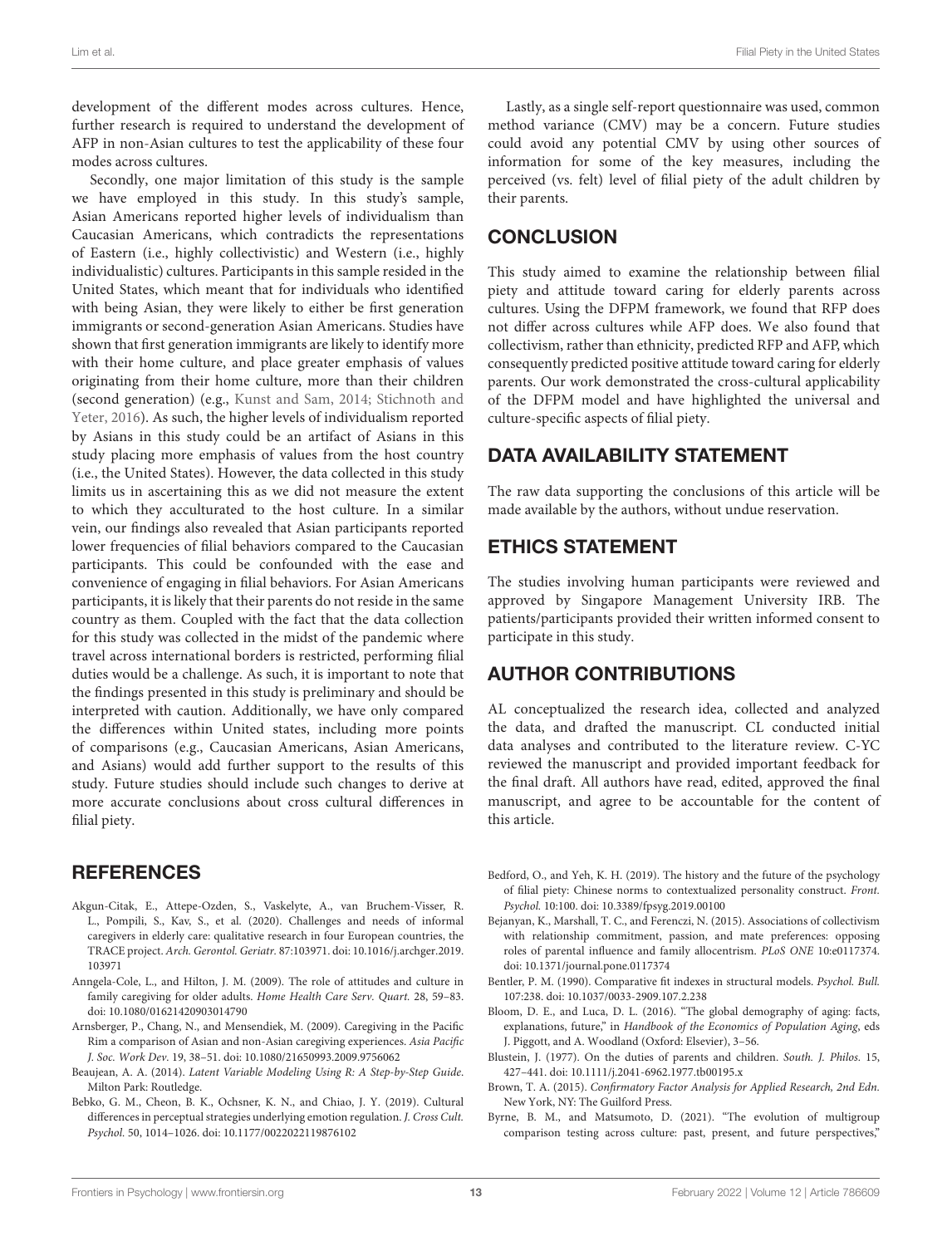in Methods and Assessment in Culture and Psychology, eds M. Bender and B. Adams (Cambridge: Cambridge University Press), 296–318. doi: [10.1017/9781108675475.015](https://doi.org/10.1017/9781108675475.015)

- <span id="page-13-10"></span>Chen, C. (2006). A household-based convoy and the reciprocity of support exchange between adult children and noncoresiding parents. J. Fam. Issues 27, 1100–1136. doi: [10.1177/0192513X06288122](https://doi.org/10.1177/0192513X06288122)
- <span id="page-13-38"></span>Chen, F. F. (2007). Sensitivity of goodness of fit indexes to lack of measurement invariance. Struct. Equat. Model. Multidiscip. J. 14, 464–504. doi: [10.1080/10705510701301834](https://doi.org/10.1080/10705510701301834)
- <span id="page-13-26"></span>Chien, C. L. (2016). Beyond authoritarian personality: the culture-inclusive theory of Chinese authoritarian orientation. Front. Psychol. 7:924. doi: [10.3389/fpsyg.2016.00924](https://doi.org/10.3389/fpsyg.2016.00924)
- <span id="page-13-11"></span>Chu, C. C., Xie, Y., and Yu, R. R. (2011). Coresidence with elderly parents: a comparative study of southeast China and Taiwan. J. Marr. Fam. 73, 120–135. doi: [10.1111/j.1741-3737.2010.00793.x](https://doi.org/10.1111/j.1741-3737.2010.00793.x)
- <span id="page-13-0"></span>Cicirelli, V. G. (1993). Attachment and obligation as daughters' motives for caregiving behavior and subsequent effect on subjective burden. Psychol. Aging 8:144. doi: [10.1037/0882-7974.8.2.144](https://doi.org/10.1037/0882-7974.8.2.144)
- <span id="page-13-19"></span>Conway, K. (2019). The experience of adult children caregiving for aging parents. Home Health Care Manag. Pract. 31, 92–98. doi: [10.1177/1084822318803559](https://doi.org/10.1177/1084822318803559)
- <span id="page-13-44"></span>Cooney, T. M., and Dykstra, P. A. (2011). Family obligations and support behaviour: a United States–Netherlands comparison. Ageing Soc. 31, 1026–1050. doi: [10.1017/S0144686X10001339](https://doi.org/10.1017/S0144686X10001339)
- <span id="page-13-24"></span>Dean, D., Trees, R., and Shabbir, H. (2020). Exploring the fruitful darkness of liminality: informal caring for elderly family members and the impact on the self. J. Mark. Manag. 36, 1615–1634. doi: [10.1080/0267257X.2020.1775108](https://doi.org/10.1080/0267257X.2020.1775108)
- <span id="page-13-41"></span>Deindl, C., and Brandt, M. (2011). Financial support and practical help between older parents and their middle-aged children in Europe. Ageing Soc. 31, 645–662. doi: [10.1017/S0144686X10001212](https://doi.org/10.1017/S0144686X10001212)
- <span id="page-13-33"></span>Dellmann-Jenkins, M., and Brittain, L. (2003). Young adults' attitudes toward filial responsibility and actual assistance to elderly family members. J. Appl. Gerontol. 22, 214–229. doi: [10.1177/0733464803022002003](https://doi.org/10.1177/0733464803022002003)
- <span id="page-13-25"></span>Dixon, N. (1995). The friendship model of filial obligations. J. Appl. Philos. 12, 77–87. doi: [10.1111/j.1468-5930.1995.tb00121.x](https://doi.org/10.1111/j.1468-5930.1995.tb00121.x)
- <span id="page-13-21"></span>Elmelech, Y. (2005). Attitudes toward familial obligation in the United States and in Japan. Sociol. Inquiry 75, 497–526. doi: [10.1111/j.1475-682X.2005.00134.x](https://doi.org/10.1111/j.1475-682X.2005.00134.x)
- <span id="page-13-42"></span>Floridi, G. (2019). Intergenerational transfers and productive ageing in a crossnational comparative perspective (Doctoral dissertation). The London School of Economics and Political Science (LSE), London, England.
- <span id="page-13-43"></span>Freeberg, A. L., and Stein, C. H. (1996). Felt obligation towards parents in Mexican-American and Anglo-American young adults. J. Soc. Pers. Relationships 13, 457–471. doi: [10.1177/0265407596133009](https://doi.org/10.1177/0265407596133009)
- <span id="page-13-31"></span>Fu, A. S., and Markus, H. R. (2014). My mother and me: why tiger mothers motivate Asian Americans but not European Americans. Pers. Soc. Psychol. Bull. 40, 739–749. doi: [10.1177/0146167214524992](https://doi.org/10.1177/0146167214524992)
- <span id="page-13-39"></span>George, D., and Mallery, P. (2010). SPSS for Windows Step by Step. A Simple Study Guide and Reference (10. Baski). GEN, Boston, MA: Pearson Education, Inc.
- <span id="page-13-40"></span>Hayes, A. F. (2018). Partial, conditional, and moderated moderated mediation: quantification, inference, and interpretation. Commun. Monogr. 85, 4–40. doi: [10.1080/03637751.2017.1352100](https://doi.org/10.1080/03637751.2017.1352100)
- <span id="page-13-17"></span>Henz, U. (2006). Informal caregiving at working age: effects of job characteristics and family configuration. J. Marr. Fam. 68, 411–429. doi: [10.1111/j.1741-3737.2006.00261.x](https://doi.org/10.1111/j.1741-3737.2006.00261.x)
- <span id="page-13-3"></span>Ho, D. Y. F. (1996). "Filial piety and its psychological consequences," in The Handbook of Chinese Psychology, eds. M. H. Bond (Oxford: Oxford University Press), 155–65.
- <span id="page-13-27"></span>Hofstede, G. (1980). Culture's Consequences: International Differences in Work-Related Values. Beverly Hills, CA: Sage Publications.
- <span id="page-13-14"></span>Holland, J. M., Thompson, L. W., Tzuang, M., and Gallagher-Thompson, D. (2010). Psychosocial factors among Chinese American women dementia caregivers and their association with salivary cortisol: results of an exploratory study. Ageing Int. 35, 109–127. doi: [10.1007/s12126-010-9057-0](https://doi.org/10.1007/s12126-010-9057-0)
- <span id="page-13-34"></span>Hu, L. T., and Bentler, P. M. (1999). Cutoff criteria for fit indexes in covariance structure analysis: conventional criteria versus new alternatives. Struct. Equ. Model. Multidiscipl. J. 6, 1–55. doi: [10.1080/10705519909540118](https://doi.org/10.1080/10705519909540118)
- <span id="page-13-4"></span>Kao, H. F. S., and Travis, S. S. (2005). Development of the expectations of filial piety scale–Spanish version. J. Adv. Nurs. 52, 682–688. doi: [10.1111/j.1365-2648.2005.03635.x](https://doi.org/10.1111/j.1365-2648.2005.03635.x)
- <span id="page-13-9"></span>Khalaila, R., and Litwin, H. (2011). Does filial piety decrease depression among family caregivers? Aging Mental Health 15, 679–686. doi: [10.1080/13607863.2011.569479](https://doi.org/10.1080/13607863.2011.569479)
- <span id="page-13-12"></span>Kim, Y. J., and Kang, H. J. (2015). Effect of filial piety and intimacy on caregiving stress among Chinese adult married children living with parents. Indian J. Sci. Technol. 8, 434–439. doi: [10.17485/ijst/2015/v8iS1/59361](https://doi.org/10.17485/ijst/2015/v8iS1/59361)
- <span id="page-13-36"></span>Kline, R. B. (2016). Principles and Practice of Structural Equation Modeling. 4th Edn. New York, NY: Guilford Press.
- <span id="page-13-22"></span>Koyano, W. (1996). Filial piety and intergenerational solidarity in Japan. Austr. J. Ageing 15, 51–56. doi: [10.1111/j.1741-6612.1996.tb00203.x](https://doi.org/10.1111/j.1741-6612.1996.tb00203.x)
- <span id="page-13-45"></span>Kunst, J. R., and Sam, D. L. (2014). "It's on Time That They Assimilate"–Differential acculturation expectations towards first and second generation immigrants. Int. J. Int. Relat. 39, 188–195. doi: [10.1016/j.ijintrel.2013.10.007](https://doi.org/10.1016/j.ijintrel.2013.10.007)
- <span id="page-13-8"></span>Lai, D. W. (2007). Cultural predictors of caregiving burden of Chinese-Canadian family caregivers. Can. J. Aging/La Revue Can. Vieillissem. 26, 133–147. doi: [10.3138/cja.26.suppl\\_1.133](https://doi.org/10.3138/cja.26.suppl_1.133)
- <span id="page-13-13"></span>Lai, D. W. (2010). Filial piety, caregiving appraisal, and caregiving burden. Res. Aging 32, 200–223. doi: [10.1177/0164027509351475](https://doi.org/10.1177/0164027509351475)
- <span id="page-13-20"></span>Laidlaw, K., Wang, D., Coelho, C., and Power, M. (2010). Attitudes to ageing and expectations for filial piety across Chinese and British cultures: a pilot exploratory evaluation. Aging Mental Health 14, 283–292. doi: [10.1080/13607860903483060](https://doi.org/10.1080/13607860903483060)
- <span id="page-13-2"></span>Lee, M. Y., and Mjelde-Mossey, L. (2004). Cultural dissonance among generations: a solution-focused approach with east asian elders and their families. J. Marital Fam. Ther. 30, 497–513. doi: [10.1111/j.1752-0606.2004.tb01258.x](https://doi.org/10.1111/j.1752-0606.2004.tb01258.x)
- <span id="page-13-1"></span>Leichtentritt, R. D., Schwartz, V., and Rettig, K. D. (2004). The lived experiences of Israeli Arab Moslems who are caring for a relative with cognitive decline. Int. J. Aging Hum. Dev. 59, 363–389. doi: [10.2190/YQAN-6KVA-7HPK-RX2C](https://doi.org/10.2190/YQAN-6KVA-7HPK-RX2C)
- <span id="page-13-6"></span>Levy, B. R., Ashman, O., and Slade, M. D. (2009). Age attributions and aging health: contrast between the United States and Japan. J. Gerontol. Series B 64, 335–338. doi: [10.1093/geronb/gbp002](https://doi.org/10.1093/geronb/gbp002)
- <span id="page-13-5"></span>Lin, J. P., and Yi, C. C. (2013). A comparative analysis of intergenerational relations in East Asia. Int. Soc. 28, 297–315. doi: [10.1177/0268580913485261](https://doi.org/10.1177/0268580913485261)
- <span id="page-13-15"></span>Löckenhoff, C. E., Lee, D. S., Buckner, K. M., Moreira, R. O., Martinez, S. J., and Sun, M. Q. (2015). "Cross-cultural differences in attitudes about aging: moving beyond the East-West dichotomy," in Successful Aging, eds S. T. Cheng, I. Chi, H. Fung, L. Li, and J. Woo (Dordrecht: Springer), 321–337. doi: [10.1007/978-94-017-9331-5\\_19](https://doi.org/10.1007/978-94-017-9331-5_19)
- <span id="page-13-35"></span>MacCallum, R. C., Browne, M. W., and Sugawara, H. M. (1996). Power analysis and determination of sample size for covariance structure modeling. Psychol. Methods 1:130. doi: [10.1037/1082-989X.1.2.130](https://doi.org/10.1037/1082-989X.1.2.130)
- <span id="page-13-30"></span>Markus, H. R., and Kitayama, S. (1991). Culture and the self: Implications for cognition, emotion, and motivation. Psychol. Rev. 98, 224–253. doi: [10.1037/0033-295X.98.2.224](https://doi.org/10.1037/0033-295X.98.2.224)
- <span id="page-13-29"></span>Markus, H. R., and Kitayama, S. (2010). Cultures and selves: a cycle of mutual constitution. Perspect. Psychol. Sci. 5, 420–430. doi: [10.1177/1745691610375557](https://doi.org/10.1177/1745691610375557)
- <span id="page-13-28"></span>Matsumoto, D. (1999). Culture and self: an empirical assessment of Markus and Kitayama's theory of independent and interdependednt self-construal. Asian J. Soc. Psychol. 2, 289–310. doi: [10.1111/1467-839X.00042](https://doi.org/10.1111/1467-839X.00042)
- <span id="page-13-37"></span>Milfont, T. L., and Fischer, R. (2010). Testing measurement invariance across groups: applications in cross-cultural research. Int. J. Psychol. Res. 3, 111–130. doi: [10.21500/20112084.857](https://doi.org/10.21500/20112084.857)
- <span id="page-13-16"></span>Moon, H., Rote, S., and Beaty, J. A. (2017). Caregiving setting and Baby Boomer caregiver stress processes: findings from the National Study of Caregiving (NSOC). Geriat. Nurs. [38, 57–62. doi: 10.1016/j.gerinurse.2016.](https://doi.org/10.1016/j.gerinurse.2016.07.006) 07.006
- <span id="page-13-32"></span>Murray, J. Y., Kotabe, M., and Zhou, J. N. (2005). Strategic alliance-based sourcing and market performance: evidence from foreign firms operating in China. J. Int. Business Stud. 36, 187–208. doi: [10.1057/palgrave.jibs.8400120](https://doi.org/10.1057/palgrave.jibs.8400120)
- <span id="page-13-18"></span>National Alliance for Caregiving and American Association of Retired Persons (1997). Family Caregiving in the United States: Findings from a National Survey. Washington, DC: American Association of Retired Persons.
- <span id="page-13-7"></span>Nauck, B., and Ren, Q. (2021). Coresidence with kin and subjective wellbeing in the transition to adulthood: a comparison of the United States, Germany, Japan and China. Chin. J. Sociol. [7, 22–47. doi: 10.1177/2057150X209](https://doi.org/10.1177/2057150X20984864) 84864
- <span id="page-13-23"></span>Ngan, R., and Wong, W. (1996). Injustice in family care of the Chinese elderly in Hong Kong. J. Aging Soc. Policy 7, 77–94. doi: [10.1300/J031v07n02\\_06](https://doi.org/10.1300/J031v07n02_06)